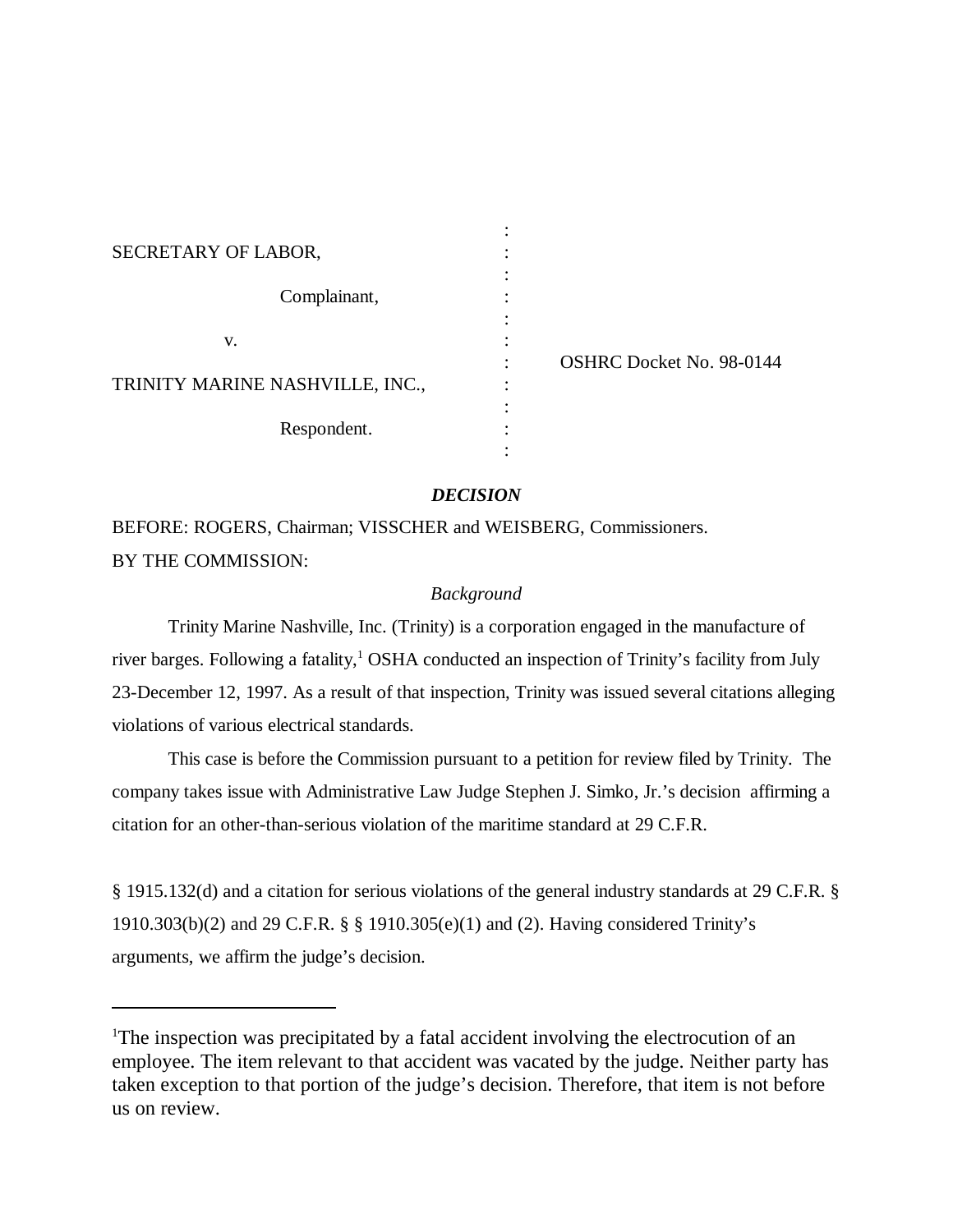# A. Citation 1, item 3a -29 C.F.R. § 1915.132(d)2

## *Facts*

The Secretary cited four specific instances where the compliance officer observed electric cables that were worn and frayed in violation of the standard. In three instances, the cables were heavily taped with a base of Scotch 33, an all weather electrical tape that meets various heating standards, and topped with a layer of friction tape to protect the integrity of the layer of Scotch 33. The fourth instance involved a cord attached to a drop light that had various nicks and cuts that were not taped. The compliance officer testified that while the taped cables had been restored to their original insulation factor and afforded employees the same quality of protection they had when the cables were in their original condition, the standard nevertheless had been violated because, though the cord was taped over, the original insulation was still worn and frayed. In addition, the compliance officer noted that after a cord is wrapped, there is no way to determine if the repairs were adequate without unwrapping the cable. Moreover, he testified that to ensure the integrity of the wrapping on a worn or frayed cable requires that the cable be inspected on a daily basis. In the view of the compliance officer, given the miles of cable present at the worksite, to sustain such a frequency of inspection would be an "overwhelming" task. Because the cables were well repaired in the instant case, the item was cited as other-than-serious.

The judge rejected Trinity's contention that there was no violation because the electric and friction tape used to wrap the cables restored them to the same quality of insulation as the original. The judge found the standard to be unambiguous and held that worn or frayed cables, even when wrapped, remain worn or frayed. Because the cables presented little risk of electrocution the judge affirmed the violation as other-than-serious and assessed no penalty.

#### *Discussion*

Trinity argues that nothing in the standard prohibits worn or frayed electric cables from being used when sufficiently taped to restore them to their original level of insulation. The Secretary, on the other hand, argues that the plain wording of the standard forbids an employer

<sup>2</sup> § 1915.132 *Portable electric tools. \* \* \**

<sup>(</sup>d) Worn or frayed electric cables shall not be used.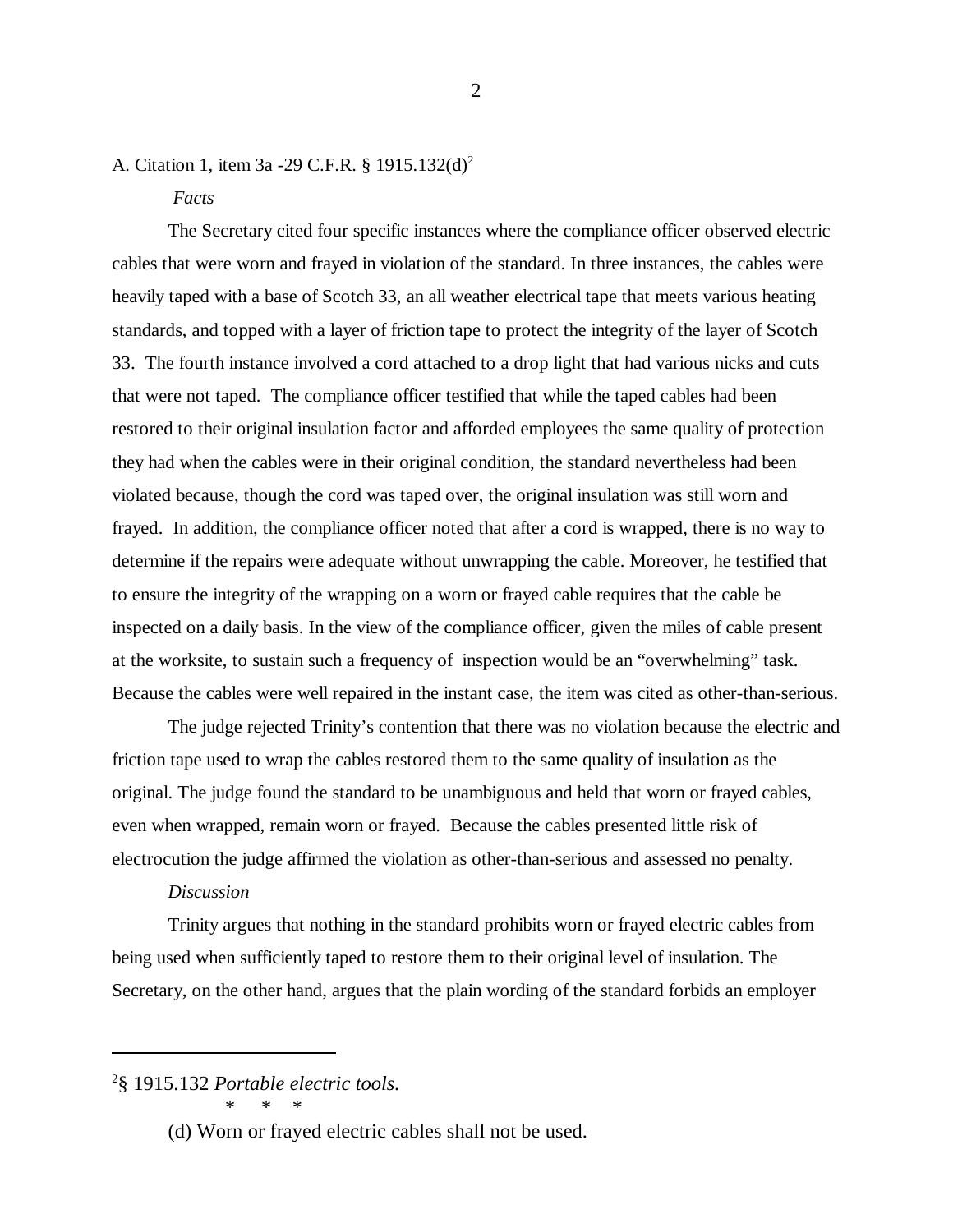from using worn or frayed electric cables, regardless of whether they have been wrapped with tape. It is the Secretary's contention that, even after being taped, a worn or frayed cable remains worn or frayed.

The Commission finds that the judge properly concluded that the standard precludes an employer from using worn or frayed cable that has been taped.

Commissioner Weisberg agrees with Judge Simko's finding that "the standard's requirements are specific and do not provide for alternative methods of compliance." In his view, the standard simply and plainly says that such cords cannot be used -- it does not say that they may be taped over and used. Taping over a cord that is worn and frayed does not render it no longer worn and frayed. *Cf. A.L. Baumgartner Construc., Inc.*, 16 BNA OSHC 1995, 1998, 1993-1995 CCH OSHD ¶ 30,554, pp. 42,273-74 (No.92-1022, 1994)("the standard [29 C.F.R. § 1926.16(e)(1)] plainly prohibits the use of a worn or frayed cord"--- "[t]he existence of a GFCI has no bearing on whether the terms of this standard were violated"). Commissioner Weisberg also observes that although his dissenting colleague focuses on the dictionary definition of the terms "worn" and "frayed," the meaning of those words is not in dispute. Nor is it disputed that the original insulation of the cited cords remained worn and frayed under the layers of added tape. Commissioner Weisberg would find that the addition of the tape does not fundamentally alter the underlying condition of the cords, nor does it override the explicit command of the standard that such cords "shall not be used."

Chairman Rogers finds the standard to be ambiguous. In her view, the standard can be reasonably read to either allow or prohibit the use of worn or frayed electric cables that have been repaired. However, the Chairman finds that the Secretary's interpretation reasonably conforms to the purpose and wording of the standard. *Martin v. OSHRC (CF&I Steel Corp.)*, 499 U.S. 144, 150-51 (1991). The Chairman notes that because the standard was drafted to apply to maritime work sites where accumulations of water are common, it anticipates that cables would be used in wet or damp locations where the integrity of insulation is critical. Therefore, a hazard may arise either by an employee directly contacting a worn or frayed cable or by employee contact with a wet location that may become energized by a worn or frayed cable. In the Chairman's view, the Secretary's interpretation reasonably addresses such a hazard by prohibiting the use of worn or frayed cable. As the compliance officer testified, short of unwrapping a taped cable, there is no way to ensure that a worn or frayed cable is properly wrapped. Moreover, worn or frayed cables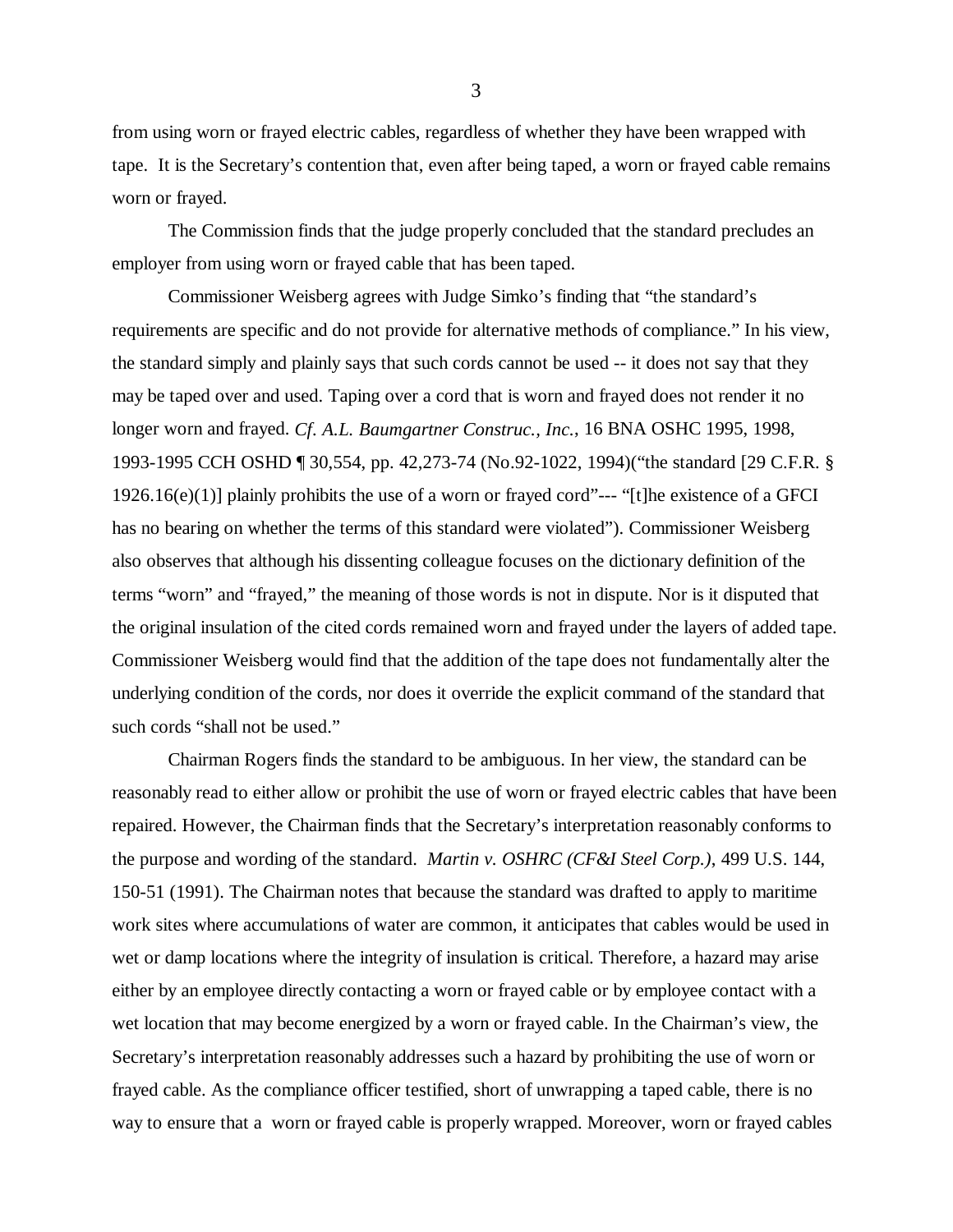that have been wrapped are more susceptible to further damage than unworn/unfrayed cables. Under these circumstances, the Chairman finds it is reasonable to interpret the standard to prohibit worn or frayed cables from being returned to service after taping. The Commission affirms the citation as to the three taped cables.

However, unlike the worn or frayed cables which Trinity concedes it had knowledge of, we find that the Secretary failed to prove by a preponderance of the evidence that Trinity knew or should have known of the presence of the drop light<sup>3</sup> with the nicked and cut cord.<sup>4</sup> There is no evidence in the record that Trinity knew that the drop light cord was damaged. Curtis Chambers, Trinity's corporate safety director, testified without contradiction that inspection teams regularly inspect all cables and cords and repair nicks on the spot. He also testified without rebuttal that employees are instructed to check cords and cables as they use the equipment and to bring to their supervisors any damaged equipment. Indeed, Trinity's written procedures require that employees "Inspect portable equipment, including extension cords, before using them and turn in anything that's defective or damaged." Leadman Charles Smith testified, without contradiction, that this policy was enforced. Where the employer maintains an adequate inspection program, the burden is on the Secretary to demonstrate that the employer's failure to discover the violative condition was due to a lack of reasonable diligence. *Ragnar Benson, Inc.*, 18 BNA OSHC 1937, 1940, 1999 CCH OSHD ¶ 31,932, p. 47,372 (No. 97-1676, 1999). The Secretary has not suggested any reasonable additional measures that Trinity could have taken to detect the damaged drop light. In fact, the compliance officer acknowledged that, because of the miles of electric cord and cable being used at the worksite, the job of inspecting all of them on a daily basis would be an "overwhelming" task. Accordingly, we find that Trinity's program to detect defective electrical equipment, such as the defective drop light, was reasonably diligent. *Centex-Rooney Constr. Co.*,

<sup>&</sup>lt;sup>3</sup>We note that although the drop light was involved in the fatal accident, no defect in the drop light was involved in the electrocution. Rather, the accident was caused by a miswired receptacle which caused energization of the metal cage protecting the bulb in the drop light.

<sup>&</sup>lt;sup>4</sup>It is well-established that, in order to prove a violation, the Secretary must prove that the employer had either actual or constructive knowledge of the violative condition. *Con-Agra Flour Milling Co.*, 15 BNA OSHC 1817, 1823, 1991-93 CCH OSHD ¶ 29,808, p. 40,593 (No. 88-2572, 1992). This means that the employer either knew of the violative conditions or could have known of them with the exercise of reasonable diligence. *Ibid.*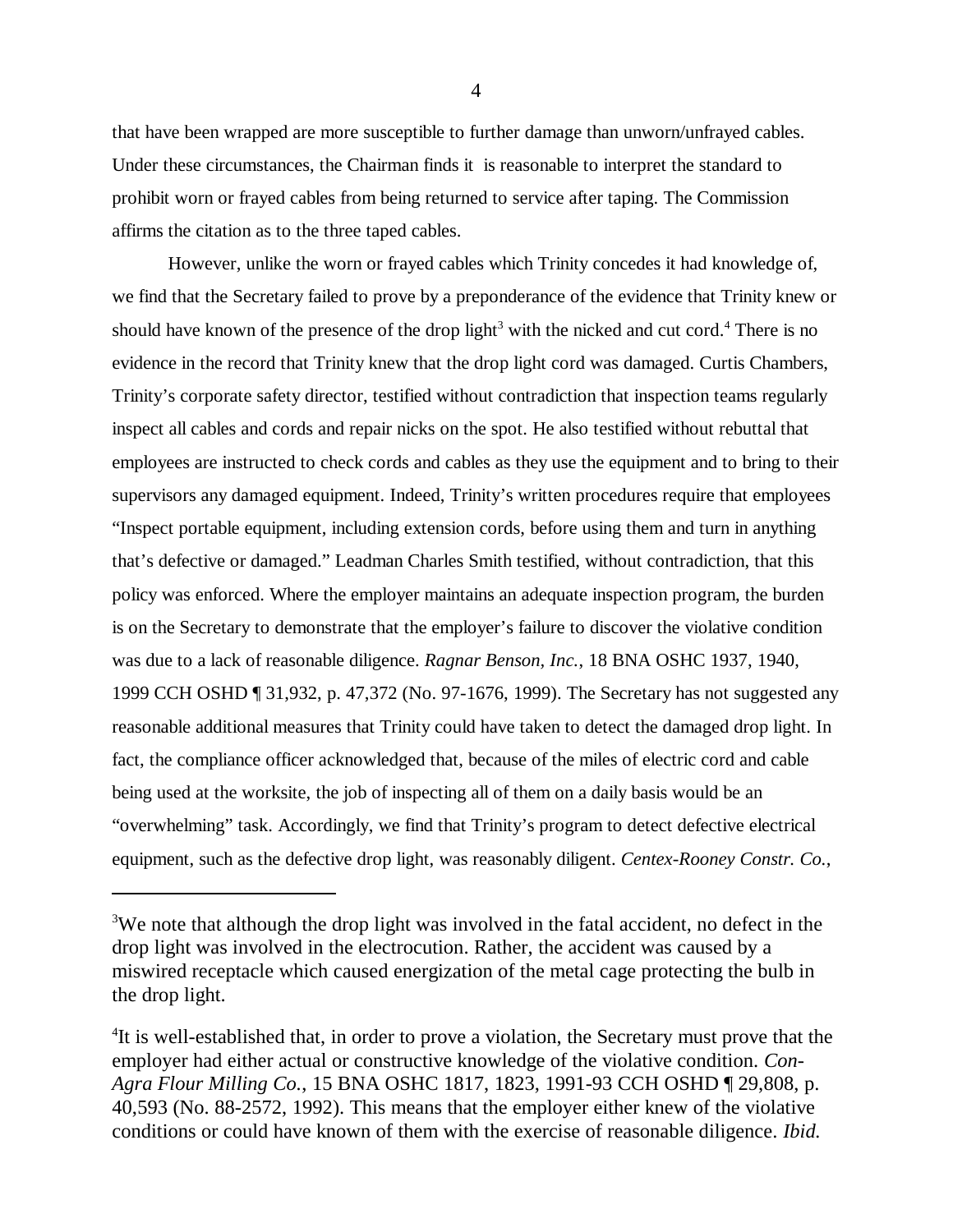16 BNA OSHC 2127, 2129, 1993-95 CCH OSHD ¶ 30,621, p. 42,410 (No. 92-0851, 1994). We therefore conclude that the Secretary has not established a violation with respect to the drop light.

The Secretary alleged, and the judge affirmed, this item as other-than-serious and recommended that no penalty be assessed. Neither party has objected to either the characterization of the violation or the penalty proposal. We therefore affirm item 3a of citation 1 as an other-than-serious violation as to the three worn and frayed cords and assess no penalty.

## Citation 2, Item 1a(b)-29 C.F.R. § 1910.303(b)(2)<sup>5</sup>

#### *Facts*

The Secretary alleges that Trinity willfully violated 29 C.F.R. § 1910.303(b)(2) by failing to install electrical equipment in accordance with the instructions included in the listing or labeling on the grounds that the plugs and receptacles on the job-made electrical service boxes, circuit breaker panel box and drop light were used on a 30-amp branch circuit rather than on 10, 15, and 20-amp circuits as they were labeled. John Gore, an electrical engineer with extensive experience in designing electrical systems for industrial facilities and commercial office buildings, testified to the danger of this condition. According to Mr. Gore, the receptacles were not protected at their rating. This could create a situation where there could be a continuous 30-amp current flowing through a 10, 15 or 20-amp rated receptacle. The likely result of such a condition would be some degree of overheating of the device. Mr. Gore noted that this hazard was exacerbated because the receptacles were located in wooden boxes.

The judge found that, as alleged, Trinity was using receptacles labeled for 10, 15, or 20 amps in a circuit breaker labeled for 30 amps. The judge also concluded that by using the lower rated receptacles with the higher rated circuit breaker, Trinity failed to use or install the labeled electrical equipment in accordance with its labeling and instructions. However, the judge did find that the Secretary failed to establish the "heightened awareness" or "state of mind" elements

*\*\*\**

\*\*\*

(b) *Examination, installation, and use of equipment.* 

(2) *Installation and use.* Listed or labeled equipment shall be used or installed in accordance with any instructions included in the listing or labeling.

<sup>5</sup> § 1910.303 *General requirements.*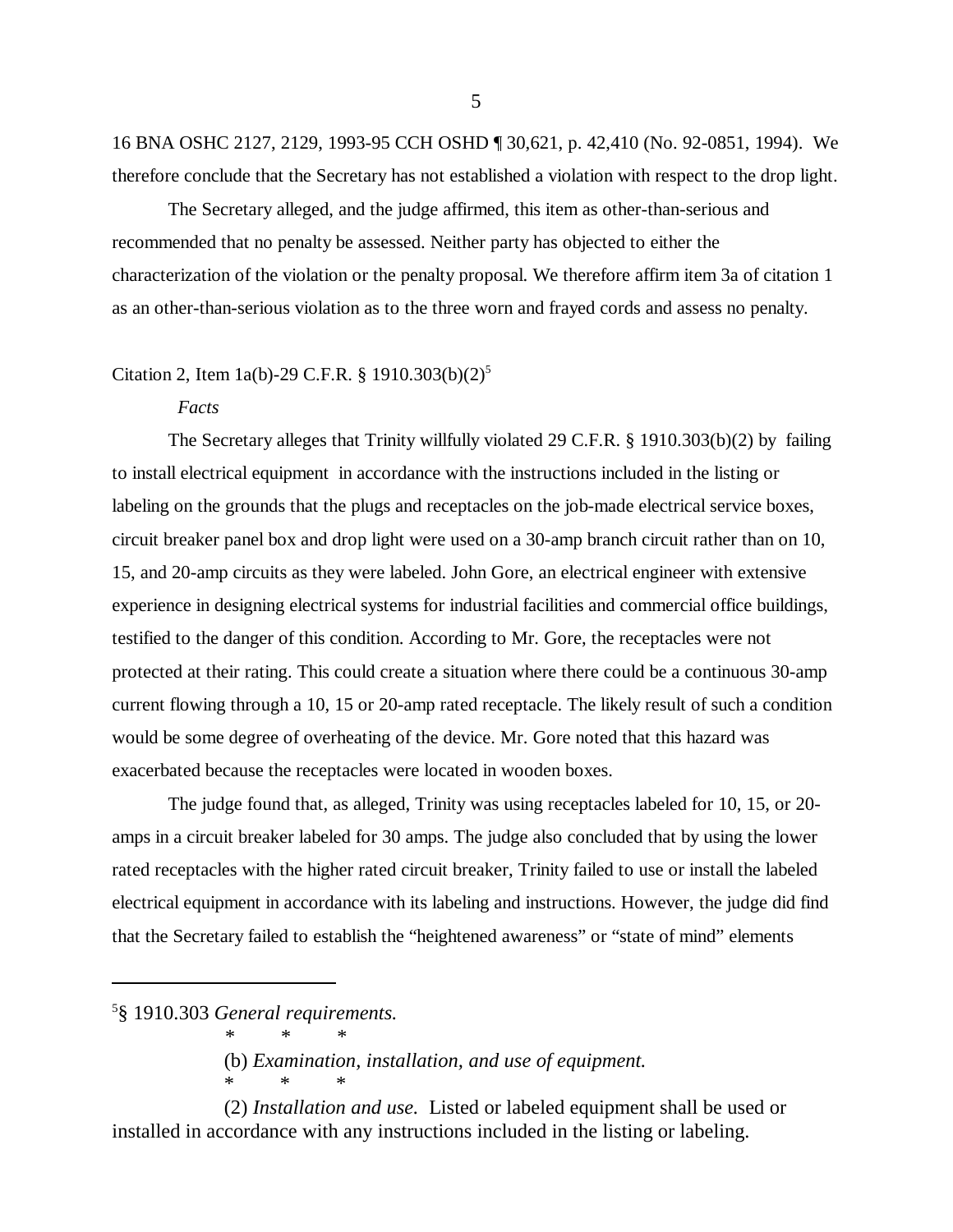necessary to establish the violation as willful.<sup>6</sup> Accordingly, the judge affirmed the item as serious and assessed a penalty of \$7000.

### *Discussion*

Trinity concedes that when a single receptacle is attached to a branch circuit, the receptacle must be of the same amperage as the branch. Here, however, it argues that the use of multiple receptacles means that we must consider combination loads. Trinity argues that it is necessary for a branch circuit to have a greater amperage than any individual receptacle on a multi-receptacle line in order to prevent "voltage drop" which can damage electrical devices. According to Trinity, voltage drop is caused when a large number of items are plugged into a branch circuit at the same time.<sup>7</sup> To prevent voltage drop under these circumstances, Trinity argues, the overall amperage capacity of the circuit must be greater than the capacity of the individual receptacles. Trinity asserts that NEC 220-3<sup>8</sup> addresses this problem by requiring that an overcurrent device (i.e. circuit breaker) for a branch circuit that supplies continuous and noncontinuous loads have a rating "not less than the sum of 100 percent of the noncontinuous load plus 125 percent of the continuous load."<sup>9</sup> According to Trinity, this NEC provision recognizes that branch circuits with combination loads must necessarily exceed the rating of the individual receptacles.

We find no merit in Trinity's argument. The NEC provision cited by Trinity is irrelevant to

<sup>7</sup>This is akin to the dimming of lights caused when an electric hair dryer is turned on.

<sup>6</sup> The Secretary does not seek review of the judge's characterization of the violation.

<sup>&</sup>lt;sup>8</sup>In his decision, the judge refused to consider parts of the National Electrical Code (NEC) that respondent sought to introduce in its post-hearing brief. In the judge's view, this was an improper attempt "to introduce evidence through legal argument" that should have been introduced at the hearing where it would have been subject to cross-examination. On review, Trinity renewed its efforts to introduce portions of the National Electrical Code to demonstrate that the receptacles were not in a violative state. Although the NEC was introduced late in the proceedings, the Secretary has indicated that she has no objection to it being considered on review

<sup>&</sup>lt;sup>9</sup>A "continuous load" is one that runs continuously for at least three hours. A noncontinuous load is one that is used intermittently, such as a light that may be turned on and off. NEC Article 100-Definitions.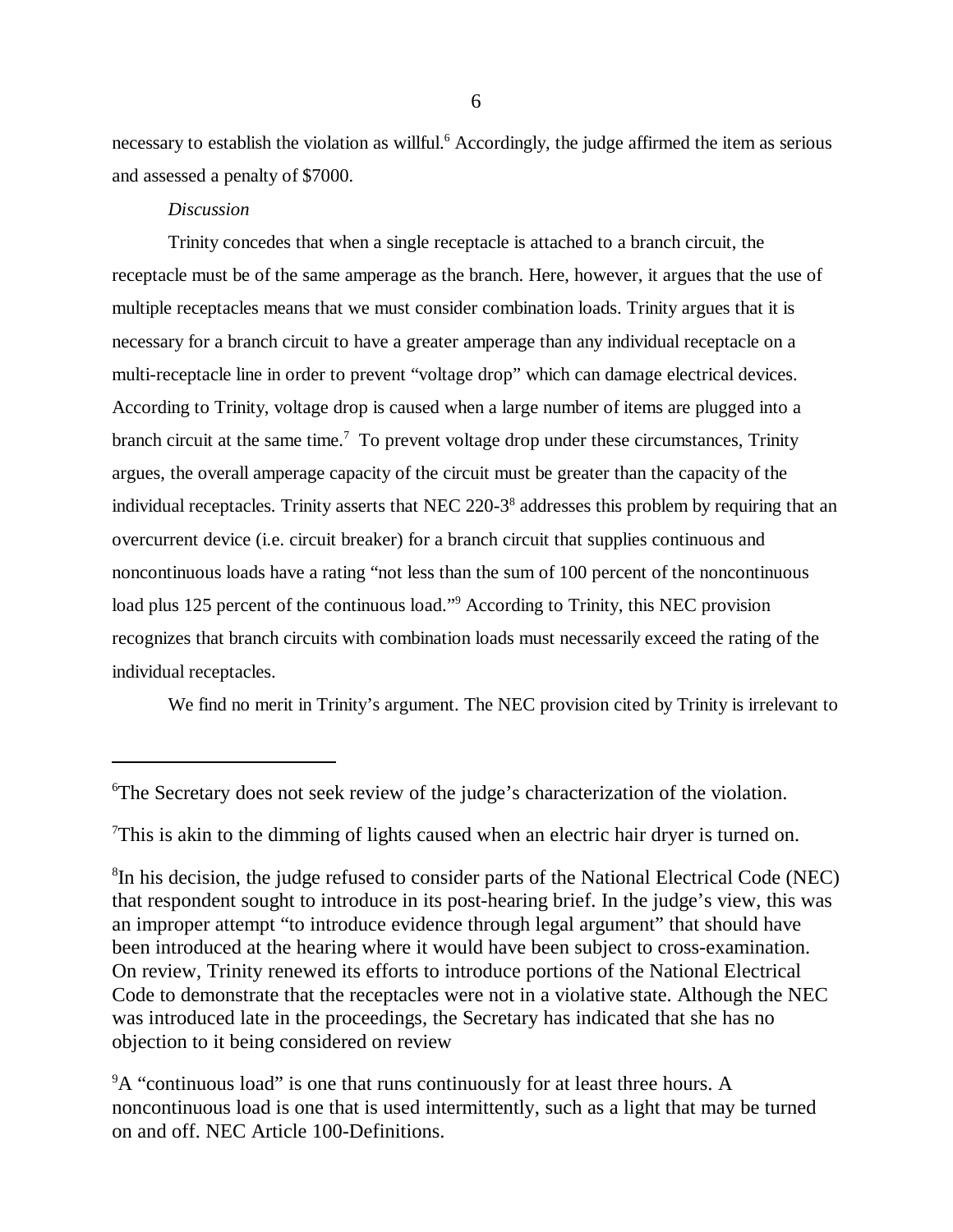the cited condition. The provision prescribes the appropriate circuit breaker to be used on a branch circuit that supplies continuous and noncontinuous loads. The citation, on the other hand, pertains to branch circuit and attached receptacle amperage compatibility. NEC section 210- 23(b)(3) states that "[w]here connected to a branch circuit supplying two or more receptacles or outlets, receptacle ratings shall conform to the values listed in Table 210-21(b)(3)." The referenced Table plainly requires that for circuits rated 30-amperes, the attached receptacles shall similarly be rated 30-amperes. Thus, regardless of the maximum load associated with the branch circuit system, Trinity contravened the provisions of the NEC when it used 10, 15, and/or 20 ampere receptacles on a 30 ampere branch circuit.

Furthermore, as pointed out by John Gore, Trinity's interpretation would create a serious hazard. Should an electrical problem arise which results in the individual receptacle drawing more than its rated amperage (i.e. a short circuit), the receptacle could overheat before the amperage of the branch circuit is exceeded and the circuit breaker for the circuit is tripped. This could result in an electrical fire.

We also find no merit in Trinity's argument that the amperage ratings stamped on the receptacles and appliances do not constitute "instructions" within the meaning of the standard. These ratings compel only one logical conclusion, that the receptacle is to be used on a circuit of comparable rating. Indeed, the standard specifically envisions this situation insofar as it requires equipment to be used in accordance with instructions included "in the listing or *labeling."* Additionally, the clear language of the NEC provided notice to Trinity's experienced electricians that the receptacles were to be used only on circuits of comparable amperage. *Cf. Cargill, Inc.,* 10 BNA OSHC 1398, 1982 CCH OSHD ¶ 25,935 (No. 78-5707, 1982)("voluntary industry standards are admissible and probative evidence of industry recognition of hazards")(citations omitted). Accordingly, we also reject Trinity's argument that the standard as applied, is void for vagueness. *See Corbesco Inc. v. Secretary*, 926 F.2d 422, 427 (5th Cir. 1991)(where the language of a regulation is not specific enough, industry custom and practice may provide constructive notice)(citations omitted).

Similarly without merit is Trinity's contention that it was led to believe that the receptacles were in compliance because of OSHA's failure to cite them after a 1989 inspection. It is well established that an employer cannot rely on the Secretary's failure to issue a citation. *Peterson*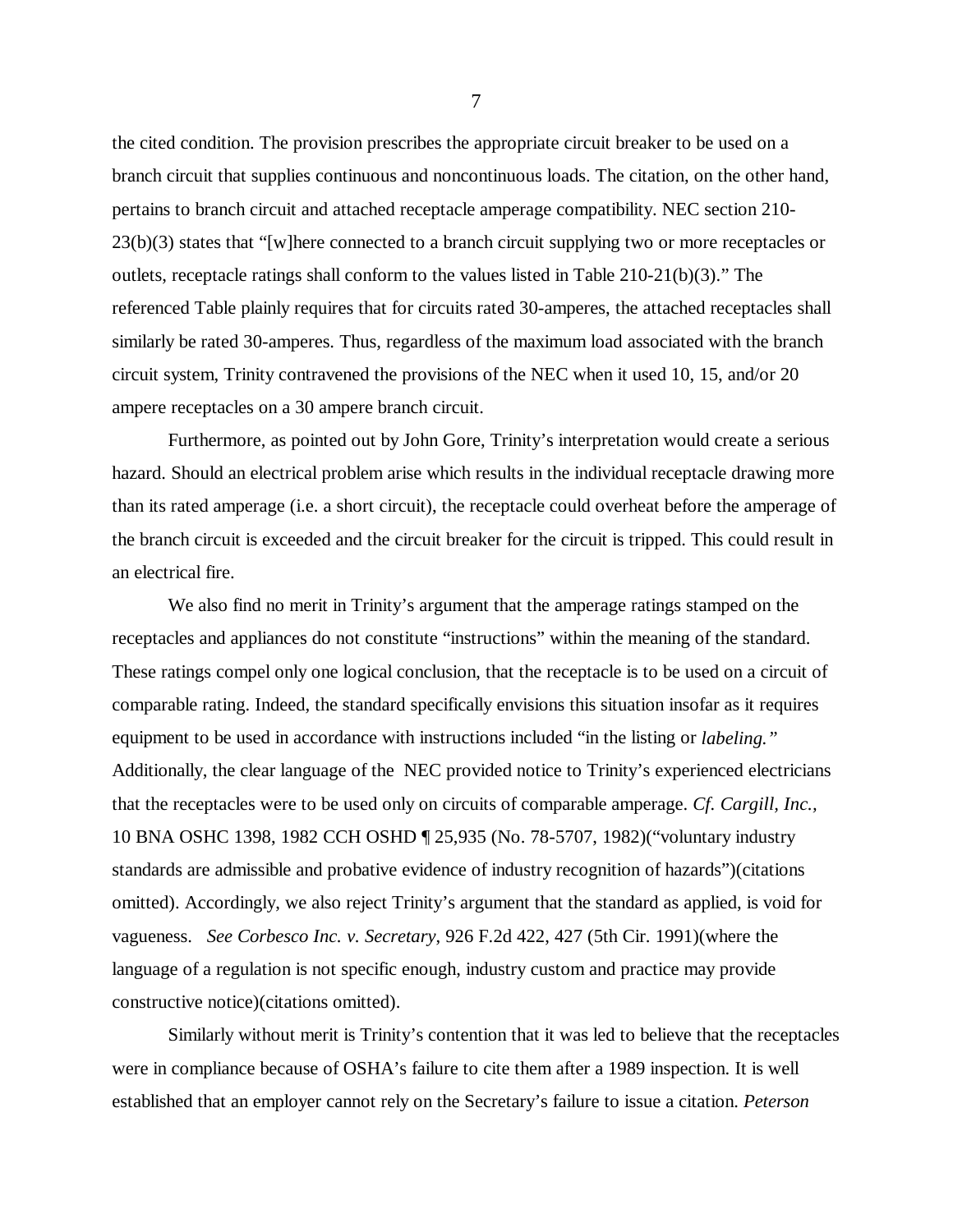*Brothers Steel Erection Co.*, 16 BNA OSHC 1196, 1201, 1993-95 CCH OSHD ¶ 30,052, p. 41,300 (No. 90-2304, 1993), *aff'd,* 26 F.3d 573 (5th Cir. 1994). To draw any inference from an earlier failure to cite a condition would require the Commission to speculate on the reasons for the failure to cite. *Lukens Steel Co.*, 10 BNA OSHC 1115, 1126, 1981 CCH OSHD ¶ 25,742 at p. 32,112 (No. 76-1053, 1981). Moreover, compliance with the Act is a continuing obligation, and an employer cannot show lack of knowledge by relying on the Secretary's earlier failure to cite the condition. *Id.* The mere fact of prior inspections does not give rise to an inference that OSHA made an earlier decision that there was no hazard, and does not preclude the Secretary from pursuing a later citation. *Seibel Modern Manufacturing & Welding Corp.*, 15 BNA OSHC 1218, 1224, 1991-93 CCH OSHD ¶ 29,442, p. 39,680 (No. 88-821, 1991).

Finally, Trinity argues that the Secretary's withdrawal of the 1989 citation involving the electrical boxes containing the receptacles at issue implied that it could operate receptacles on circuits with amperage ratings higher than the receptacles. However, as will be discussed *infra*, the portable boxes were cited in 1989 because they were not waterproof. There is no evidence that the citation had anything to do with the amperage ratings of the receptacles in relation to the branch circuit. Trinity's attempt to translate OSHA's withdrawal of a citation for an unrelated hazard into an imprimatur by OSHA of other aspects of the portable plug-in electrical boxes is totally without merit.

## *Penalty*

The judge found the violation to be serious and assessed a \$7000 penalty for grouped items 1a(b) and 1b. Item 1b is not before us on review, and while it takes exception to the judge's affirming of item 1a(b), Trinity does not dispute either the characterization of the violation or the penalty. Accordingly, we affirm item 1a(b) as serious and assess a grouped penalty of \$7000.

C. Citation 2, items 2a and 2b 29 C.F.R. § 1910.305(e)(1) and  $(2)^{10}$ 

10§ 1910.305 *Wiring methods, components, and equipment for general use.* \*\*\*

(e) *Enclosures for damp or wet locations.* (1) Cabinets, cutout boxes, fittings, boxes, and panelboard enclosures in damp or wet locations shall be installed so as to prevent moisture or water from entering and accumulating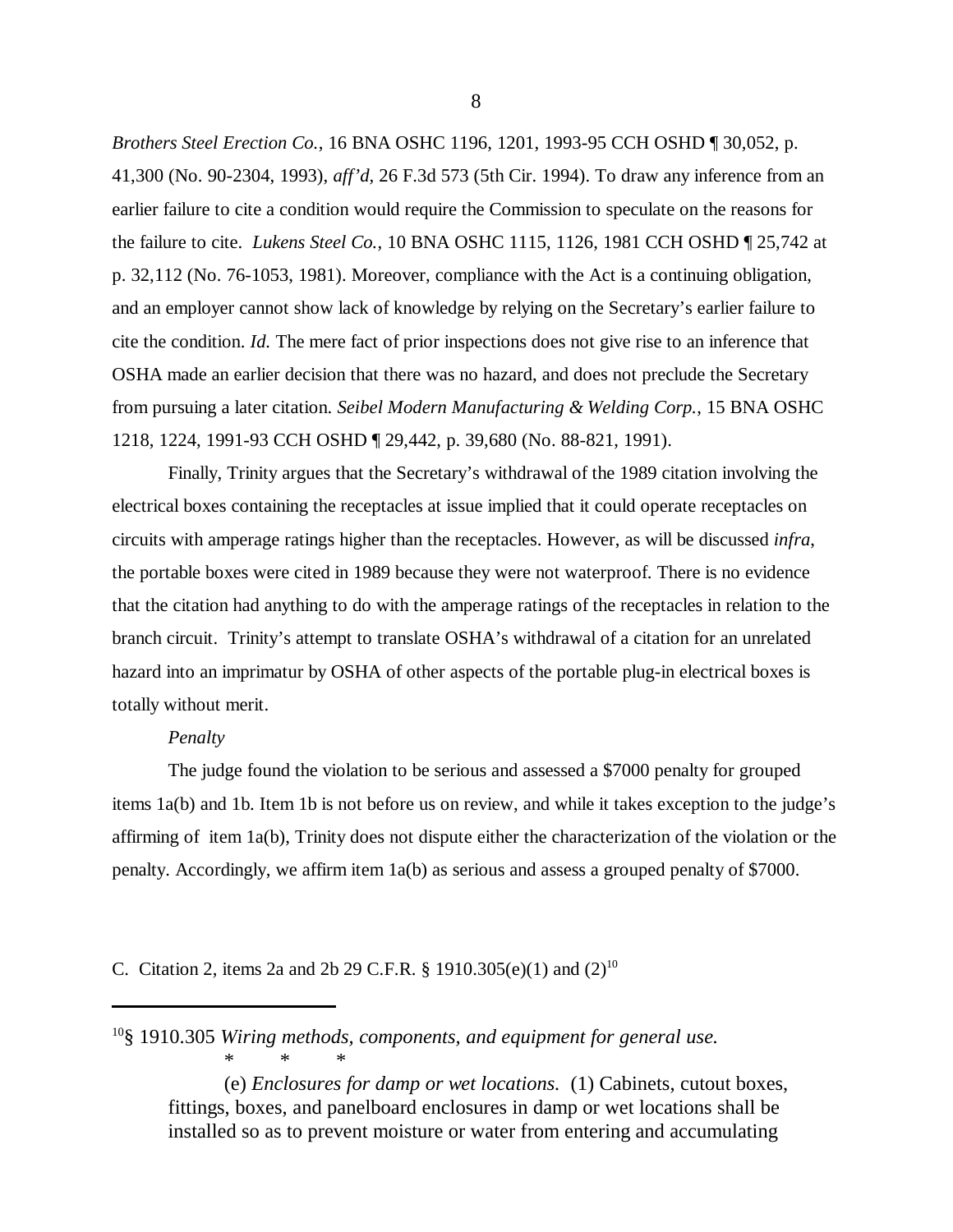#### *Facts*

The facts underlying both items 2a and 2b are not in dispute. At the site, there were approximately 50 electrical service boxes that were lying in an unprotected area on the ground throughout the shipyard. Item 2a alleges that these boxes were made of unpainted wood and were not designed to be weatherproof, as required by 29 C.F.R. § 1910.305(e)(1). In fact, there were areas where a person could actually see into the boxes. The hazard was that water could accumulate in the box and receptacle which, if touched by an employee, could cause a severe electric shock, severe burn, or possibly even electrocution. Moreover, there was rust inside the receptacles, indicating the presence of some degree of moisture.

In item 2b, the Secretary alleged that the circuit breaker panel used at the job site was constructed of wood and was not weatherproof, as required by 29 C.F.R. § 1910.305(e)(2). This circuit breaker was used outdoors to supply power to the electrical service boxes. Although there was a metal enclosure inside the wooden frame, the enclosure was not weatherproof. Moreover, the receptacles on either side of the box were fully open and exposed to the elements. There was no cap or cover to minimize or prevent moisture from accumulating or entering these receptacles.

Because employees frequently worked close to or directly with the equipment, the violations were considered to be of elevated gravity. The compliance officer noted that Ronnie Mitchell, the lead maintenance supervisor, was familiar with the general industry standards and the NEC and understood the nature of the compliance officer's concerns, yet allowed the conditions to exist essentially because that was the way Trinity's predecessor company, Nashville Bridge, had the boxes constructed. On this basis, the violations were cited as willful.

This condition had been subject to a citation issued approximately eight years earlier against Trinity's predecessor company. Following an informal conference, however, the item was withdrawn.

The judge found that the service boxes were constructed of unpainted woods, were not designed to be weather tight and exhibited evidence that moisture had gotten into them. Moreover, the wooden circuit breaker panel was located on the ground outdoors at the shipyard

within the enclosures. In wet locations the enclosures shall be weatherproof. (2) Switches, circuit breakers, and switchboards installed in wet locations shall be enclosed in weatherproof enclosures.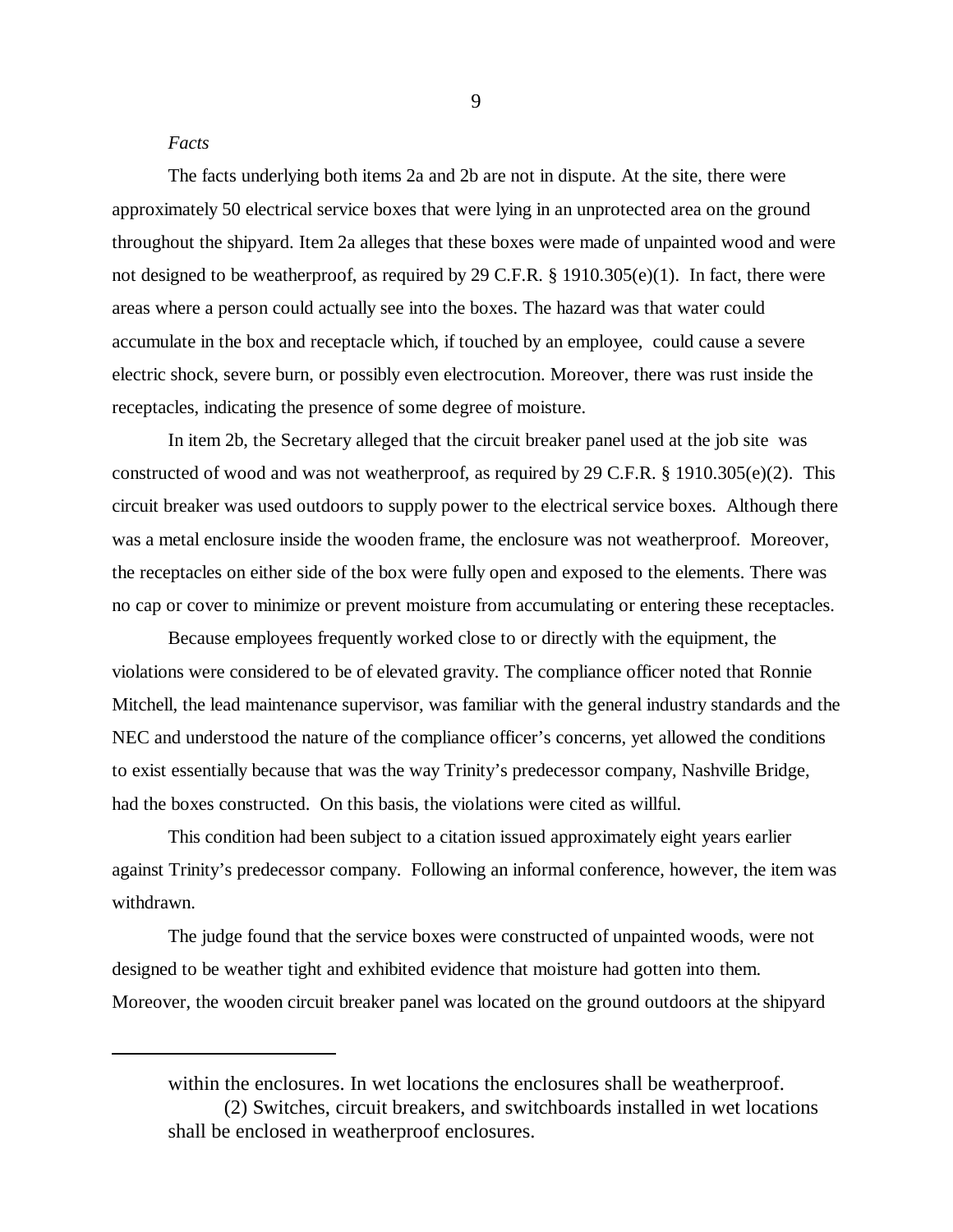and was unprotected and exposed to the weather. The judge rejected respondent's argument that it lacked fair notice that it was in violation on the grounds that the previous citation for the same violation had been withdrawn by the Secretary. The judge found insufficient evidence to establish that the violations were willful. He did find that the violations were serious<sup>11</sup> because they presented the hazard of electrical shock, including electrocution. The judge assessed a grouped penalty of \$7000 for items 2a and 2b.

#### *Discussion*

Trinity's sole defense is that it lacked notice that the plug-in boxes violated OSHA standards. In support of its argument, Trinity points out that the boxes had been in use for at least 15 years without any problems, and that the boxes were cited for this same condition after the 1989 inspection of the predecessor company, but that the citation was withdrawn. Moreover, after this withdrawal, the shipyard was inspected at least four times with teams of up to four compliance officers, including the same compliance officer that conducted this latest inspection.

Trinity can neither point to a statement by OSHA that suggests that its devices complied with the standard, nor provide any other reason why the item was withdrawn. However, Jim Smitson, Trinity's personnel manager, who was the manager of labor relations of the predecessor company at the time of the 1989 citation and was present at the conference with OSHA, testified that it was his understanding that the item was withdrawn because no one could offer anything better or safer. He opined that once the item was dropped, the company was free to continue to use the boxes. He further testified that there were no side agreements between the company and OSHA regarding the boxes. Even though at least 50 boxes were in use throughout the shipyard during the four inspections that followed the withdrawal, they were never cited for not being weatherproof, until the instant citation.

Trinity relies on *Miami Industries,* 15 BNA OSHC 1258, 1991-93 CCH OSHD ¶ 29,465 (No. 88-671, 1991), *aff'd in part without published opinion,* 983 F.2d 1067 (6th Cir. 1992). In *Miami*, the employer was issued a citation alleging a violation of the machine guarding standard at § 1910.212(a)(1). However, ten years earlier, Miami had been issued a citation for the same violation, which it did not contest. Instead, after consulting with OSHA, it devised a guarding system which OSHA led it to believe complied with OSHA requirements. Over the next decade,

<sup>&</sup>lt;sup>11</sup>The parties do not dispute the judge's characterization of the violations.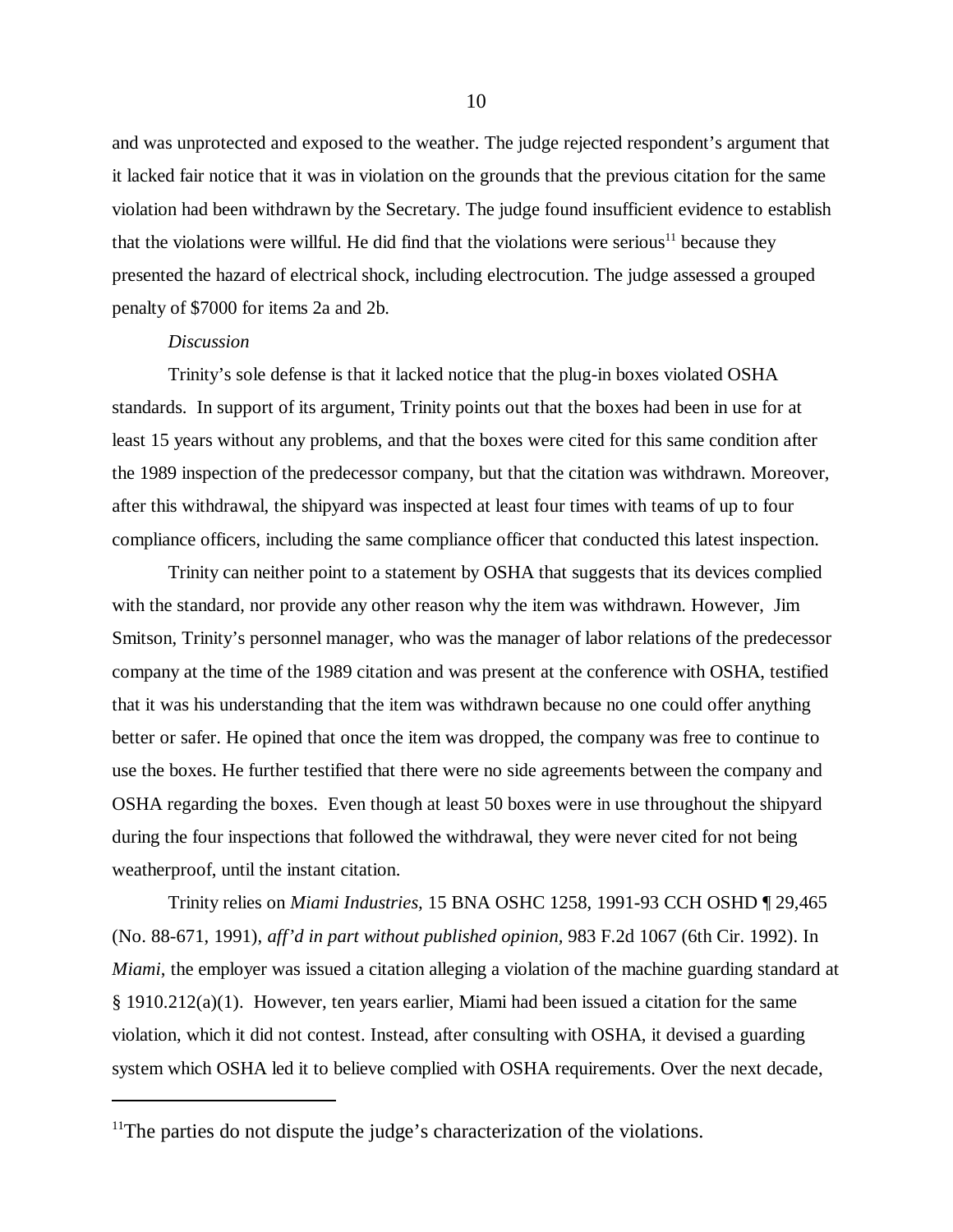OSHA conducted seven inspections and never cited the machines. In vacating the citation, the Commission found that, having reasonably relied on the representations of OSHA personnel, Miami lacked fair notice of the standard's requirements. According to Trinity, *Miami* is directly on point and is controlling. Trinity argues that, as in *Miami*, OSHA previously agreed that no further abatement of the alleged hazard was required, the boxes were not cited for over eight years despite numerous inspections, and there never was an injury from the purported hazard. Therefore, Trinity argues it had no notice that OSHA had changed its position.

Trinity also contends that the judge's attempt to distinguish *Miami* on the grounds that the standard there was broadly worded while the standard here is specific is irrelevant. The controlling fact, Trinity argues, is that it had cause to rely on what it claims were OSHA's earlier indications that no abatement was necessary.

Trinity's reliance on *Miami* is misplaced. Despite Trinity's attempt to minimize the distinction, the difference in the nature of the standards cited is critical. Opening its discussion of fair notice in *Miami*, the Commission made it clear that the general nature of the standard cited in *Miami*, together with clearly misleading statements by OSHA officials, were central to the determination that Miami lacked fair notice. Here, however, not only does the standard clearly require that electrical boxes and circuit breakers in wet locations be weatherproof, but Trinity was unable to point to any prior statement by an OSHA official indicating that the boxes were in compliance with the standard.

OSHA may withdraw a citation for a number of reasons, but the mere act of withdrawing a citation does not constitute a statement by OSHA that the condition is consistent with the standard's requirements, nor does it provide the employer with a license to continue to operate the facility in violation of the Act. Settlement agreements "by their very nature reflect the give and take, or trading off, particular to a case." *Erie Coke Corp.*, 15 BNA OSHC 1561, 1569, 1991-93 CCH OSHD ¶ 29,653, p. 40,155 (No. 88-0611, 1992), *aff'd,* 998 F.2d 134 (3d Cir. 1993). "Moreover, the Secretary's exercise of her discretion not to issue a citation for a particular condition. . .does not immunize an employer from being cited for the same or a similar condition in a future enforcement action." *Id.* Similarly, "[t]he Secretary's failure to issue a citation for a violation of a standard does not immunize an employer from future enforcement of that standard." *Cardinal Industries,* 14 BNA OSHC 1008, 1013, 1987-90 CCH OSHD ¶ 28,510, p. 37,803 (No.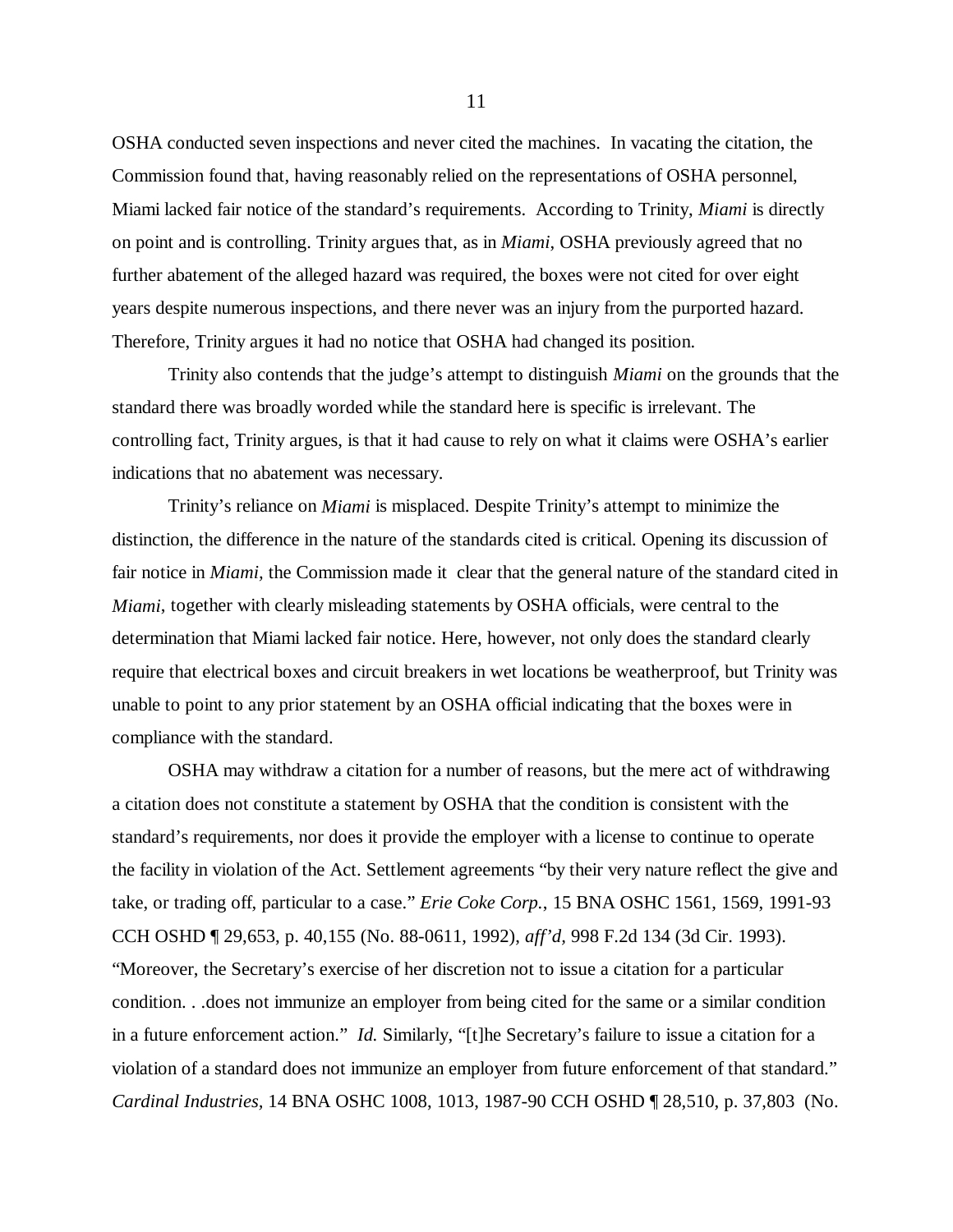82-427, 1989)(citations omitted).

Another critical distinction is that in *Miami*, the employer took overt abatement action based on representations by OSHA officials. Thus, not only did Miami reasonably rely on OSHA's representations, it also took affirmative abatement action based on that reliance. Here, however, Trinity took no abatement action whatsoever. Rather, it impermissibly took the withdrawal of the original citation as a license to continue with business as usual, even though the electrical boxes clearly violated the standard. Accordingly, we affirm the violations of sections 1910.305(e)(1) and (2).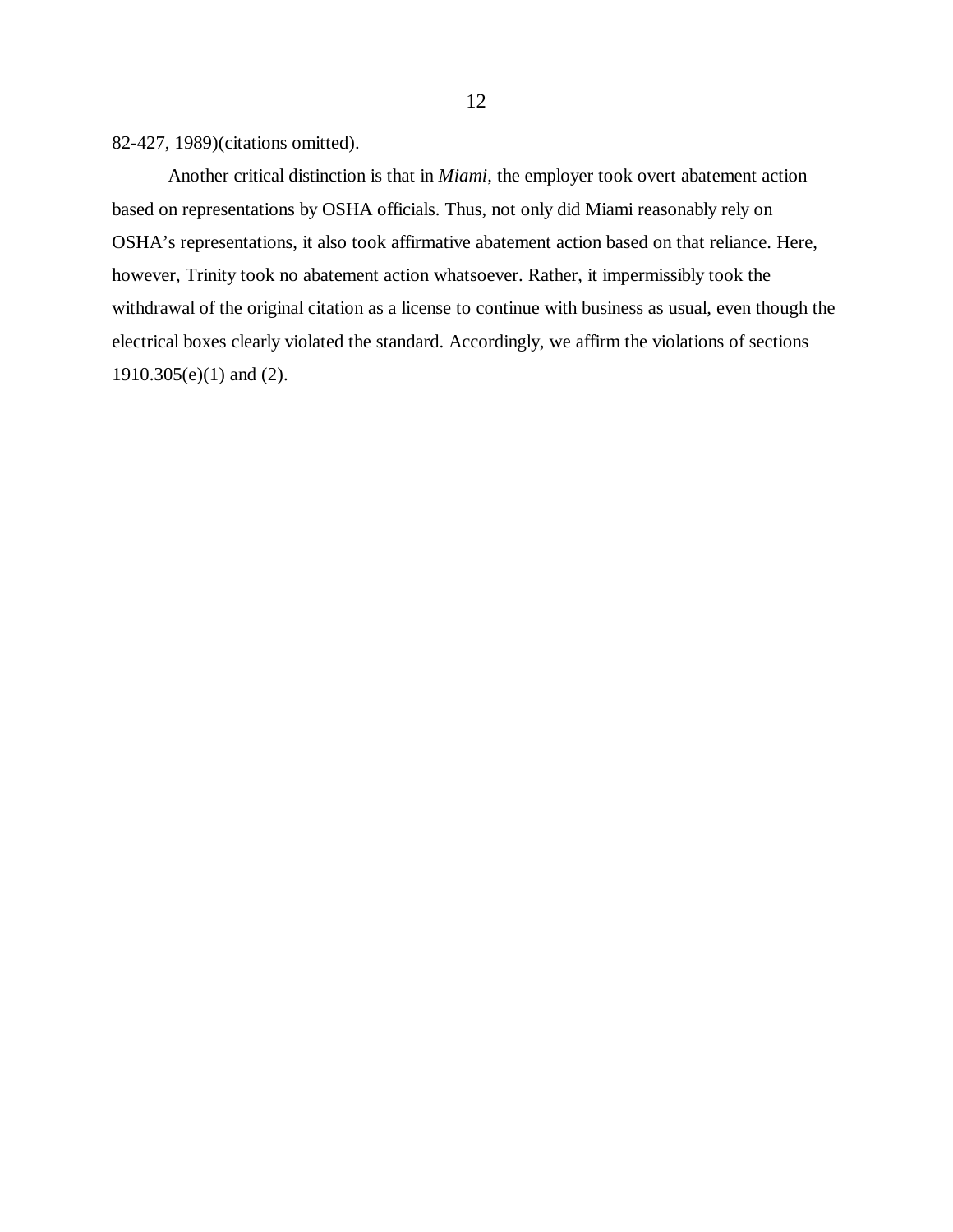#### *Penalty*

Neither the Secretary nor respondent take exception to the judge's characterization of the items or to the \$7000 grouped penalty he assessed. Accordingly, we affirm the violations as serious and assess a grouped penalty of \$7000.<sup>12</sup>

### *Order*

Accordingly, it is ORDERED that (1) citation 1, item 3a for an other-than-serious violation of 29 C.F.R. § 1915.132(d) is affirmed as to the three worn and frayed cables and a penalty of \$0 is assessed; (2) citation 2, item 1a(b) for serious violation of 29 C.F.R. § 1910.303(b)(2) is affirmed and a penalty of \$7000 for this item grouped with item 1b is assessed; and (3) citation 2, items 2a and 2b for serious violations of 29 C.F.R. §§ 1910.305(e)(1) and (2) are affirmed and a grouped penalty of \$7000 is assessed.

 $\sqrt{s/}$ 

Thomasina V. Rogers Chairman

/s/

Stuart E. Weisberg

Date: August 1, 2000 Commissioner

<sup>&</sup>lt;sup>12</sup>Commissioner Weisberg notes that even though neither party has taken exception to the amount of the grouped penalty assessed by the judge for Trinity's failure to use weatherproof electrical boxes and circuit breaker panels, his colleague, Commissioner Visscher, would nevertheless "substantially lower the penalty against Trinity." Commissioner Visscher would lower the penalty substantially not based on due consideration of any of the section 17(j) penalty factors, but rather because the Secretary did not cite Trinity for this condition in previous inspections. Commissioner Weisberg notes that his colleague deems the Secretary's past failure to cite as constituting acquiescence. He also notes that the concept that a reduced penalty is warranted if during a previous inspection the Secretary either missed a violation or otherwise failed to cite that condition would likely result in longer, more comprehensive inspections and the issuance of more citations by OSHA, a practice he doubts his colleague wishes to encourage.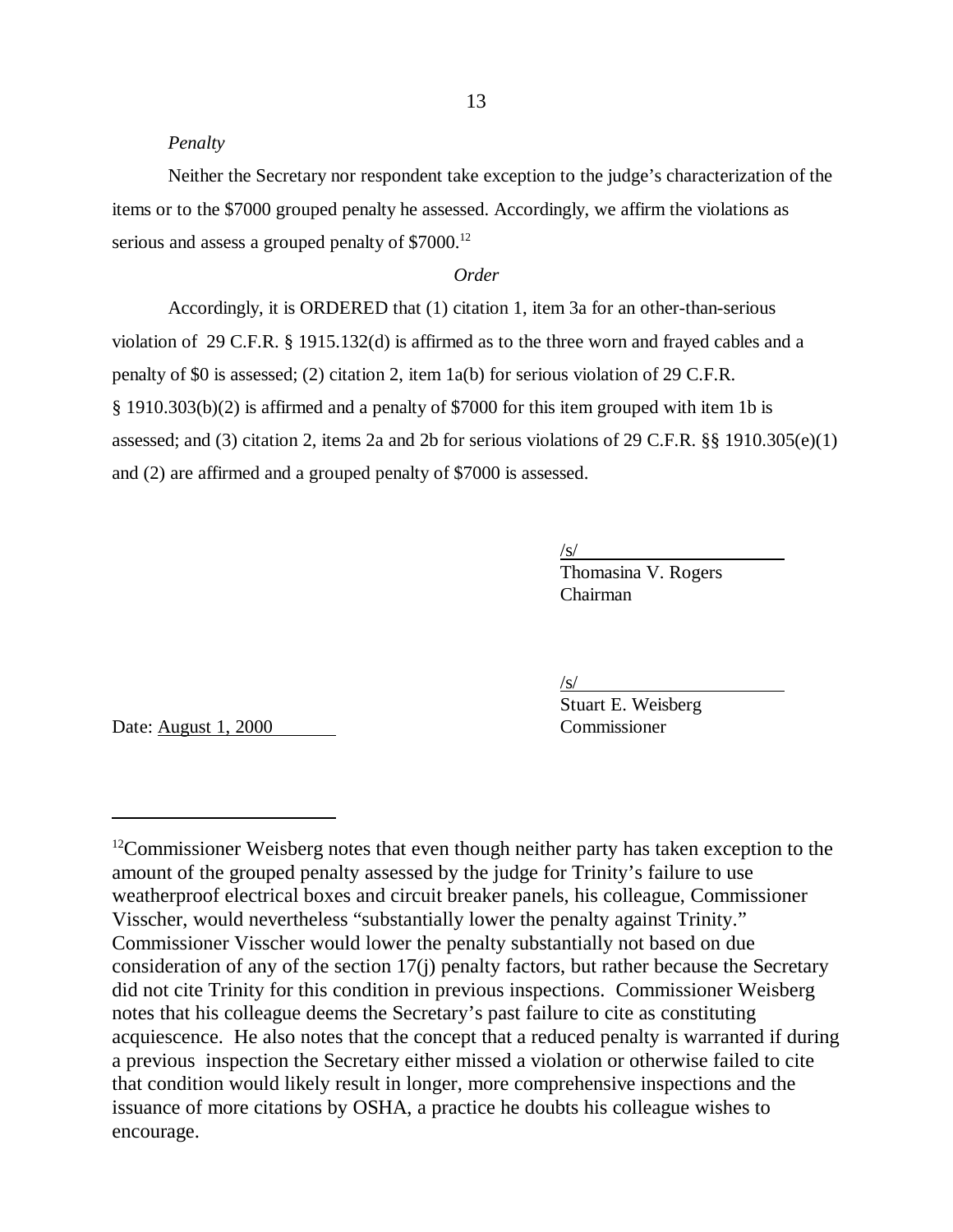VISSCHER, Commissioner, concurring in part, dissenting in part:

I concur in the majority's decision to affirm a violation of 29 C.F.R. § 1910.303(b)(2), for failure to install listed equipment in accordance with instructions. I also concur in affirming violations of 29 C.F.R. § 1910.305(e)(1) and (2), for failure to use weatherproof electrical boxes and circuit breaker panels. I do not, however, agree that the penalty assessed is appropriate. I would assess a substantially lower penalty against Trinity for its use of non-weatherproofed electrical service boxes and circuit breaker panel enclosures in light of the fact that the Secretary, despite knowing of the conditions, had acquiesced in Trinity's continued use of them in previous inspections.<sup>1</sup>

I also disagree with the majority's opinion that 29 C.F.R. §1915.132(d) prohibits Trinity from repairing and returning to use "worn or frayed" electric cords, and I would therefore vacate the violation alleged in Citation 1, Item 3a.

Regarding this item, Trinity was cited for using four electric cords which were allegedly "worn or frayed" in violation of section 1915.132(d). That section simply states that "[w]orn or frayed electric cables shall not be used." One of the cords was attached to a drop light and had nicks and cuts. The majority finds that Trinity lacked knowledge of the damaged condition of that cord, and therefore vacates that particular item. The other three cords had cuts that had been taped. Even though the compliance officer testified that the tape restored the cords' original insulation factor, the majority concludes that Trinity violated the standard by using the cords after they were repaired.

It is axiomatic that the words used in a standard should ordinarily be given their natural and plain meaning. *Bunge Corp*., 12 BNA OSHC 1785,1791, 1986 CCH OSHD ¶ 27,565, p.

<sup>1</sup> Trinity points out that the same wooden boxes that the Secretary cited as *willful* violations in this case had been used on the worksite for the previous 15 years. As a result of an inspection in 1989, OSHA cited a violation for use of wooden electrical boxes, but subsequently withdrew the citation as part of a settlement agreement. OSHA conducted four subsequent inspections of the worksite prior to the inspection that resulted in the citations at issue here, and did not cite the wood boxes and panels. Trinity argues that the citation should be vacated as a result of this history, on the basis that Trinity lacked notice that the boxes violated the OSHA standard. The language of the standard, however, is clear and therefore provides notice of the requirement. *See, e.g., Ed Taylor Constr. v. OSHRC*, 938 F.2d 1265, 1272 (11th Cir. 1991). Nonetheless, I believe that a minimal penalty is appropriate where the Secretary's own actions with regard to the violative condition suggest that she considered it to be of relatively low gravity.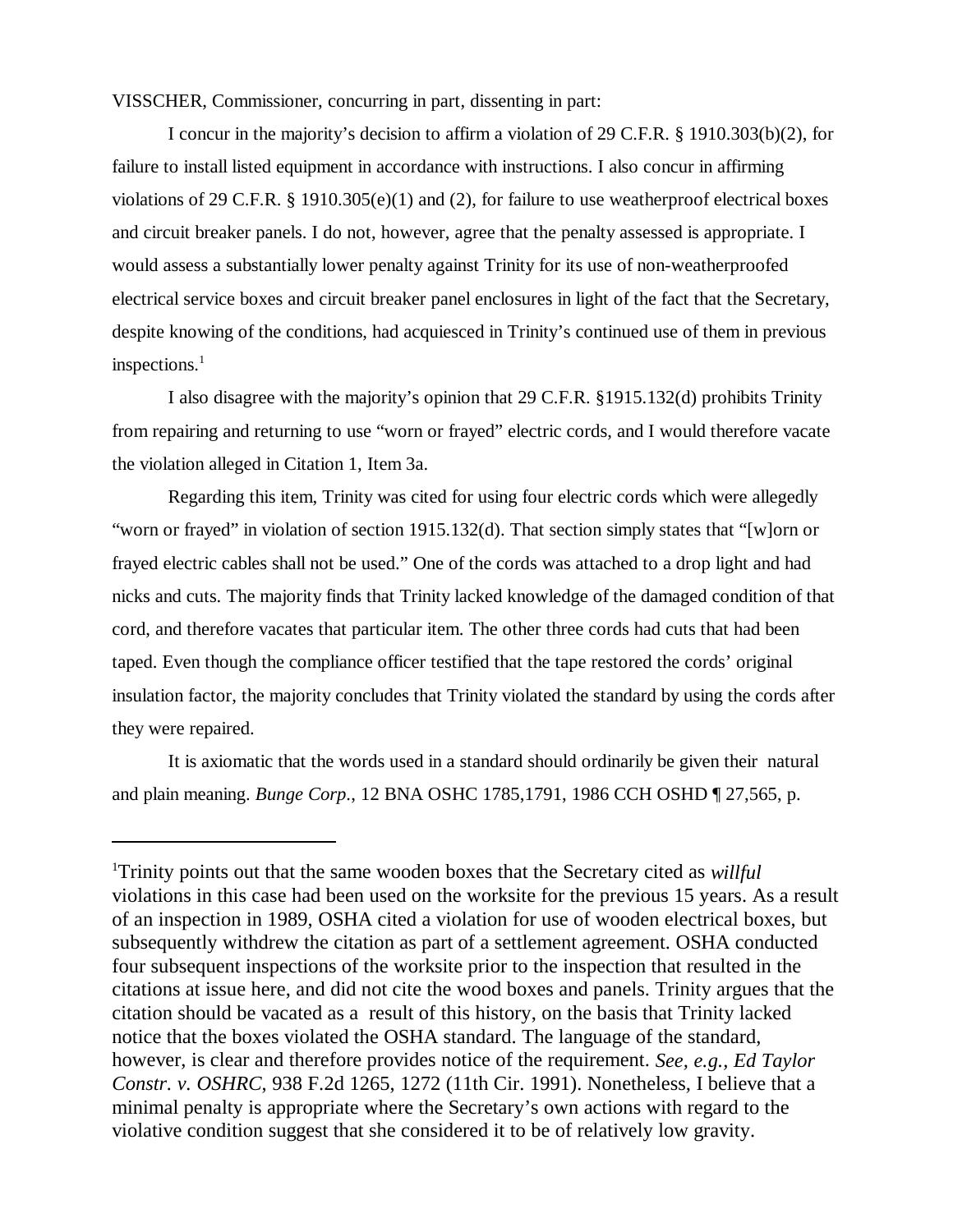35,806 (No. 77-1622, 1986). Webster's Third New International Dictionary (1986) defines "frayed" as "separated" or "unraveled" and "worn" as "diminished in value or usefulness." While the cords at issue here had at one point apparently been "unraveled" and therefore had "diminished" insulation value, they were so well taped when the compliance officer inspected them that he admitted the insulation protection had been restored to the original factor. In my view, the cords were therefore not worn or frayed at the time of the inspection. The standard does not say that cables *which have ever been* worn or frayed shall not be used.

Indeed the Secretary seems uncertain of her contrary interpretation. Though she cited Trinity on the theory that section 1915.132(d) does not allow employers to use cords which have been repaired, her own case presentation fails to provide consistent support for this position. At the hearing, when first questioned on the issue, the Secretary's compliance officer testified that worn or frayed cords must be removed from service rather than taped. Under later questioning by the judge, however, the same compliance officer squarely contradicted himself by explaining that worn or frayed cables may continue to be used if properly taped. And there are further contradictions in the Secretary's case. As Trinity points out, 29 C.F.R. § 1910.305(g)(2) explicitly allows electric cables to be repaired so long as "the splice retains the insulation, outer sheath properties, and usage characteristics of the cord being spliced." The Secretary insists that her interpretation of section 1915.132(d) is not inconsistent with section 1910.305(g)(2), because the latter standard only applies to cables that are No. 12 or larger. But she then allows that Trinity can use damaged cords of any size, so long as it removes the damaged portion and attaches a "connector" at the severed end.

The Secretary has not referred us to any previous enforcement or agency interpretation of section 1915.132(d). The general industry standard for electrical and safety related practices, 29 C.F.R. § 1910.334(a)(2)(ii), does allow defective or damaged cords to be repaired and returned to use. The maritime standard at issue here was originally published decades ago under the Longshore and Harbor Workers' Compensation Act and simply adopted verbatim by the Secretary as an OSHA regulation pursuant to OSH Act section 6 (a), 29 U.S.C. § 655(a). By contrast, OSHA issued the general industry standard in 1990 following full notice and comment rulemaking as provided for in OSH Act section 6 (b), 29 U.S.C. § 655(b). In other words, when the Secretary herself developed the more recent general industry standard, she determined that the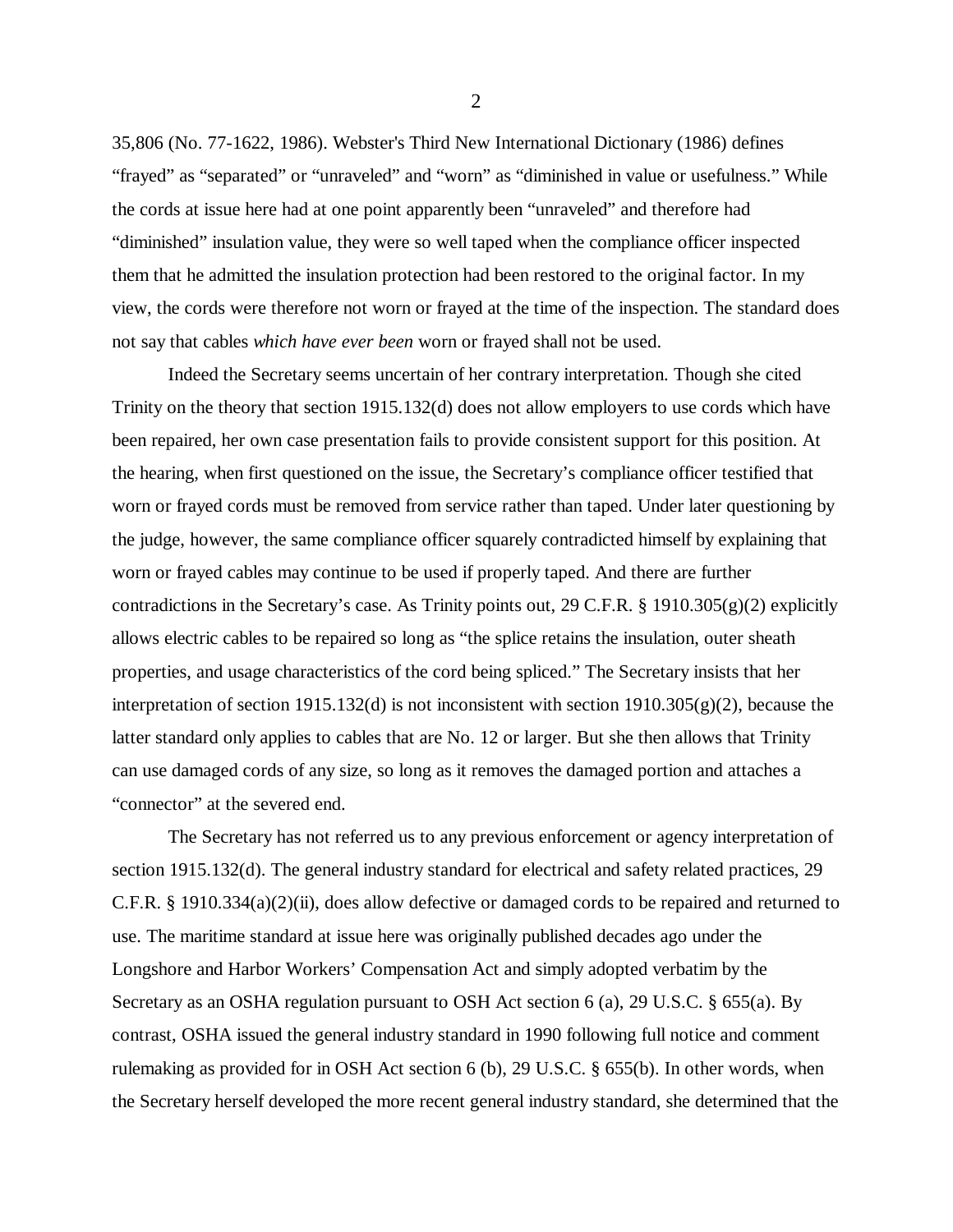hazard contemplated by the standard -- electrical shock from use of damaged or defective electrical cords -- is adequately addressed by prohibiting defective cords from being used until they are repaired and tested. There appears to be no basis for the argument that the maritime standard should be interpreted differently because of hazards unique to maritime workplaces, particularly the likelihood of electric cords being used in wet or damp locations, since the hazards associated with using electric cords in wet or damp locations were also contemplated in the general industry standard and addressed at 29 C.F.R. §1910.334(a)(4) without prohibiting the use of repaired cords in those locations.

In short, I do not find that the cited standard prohibits an employer from repairing and returning a previously damaged electrical cord to service, and therefore vacate the citation. Since I do not find the standard to be ambiguous, I would not reach the question of deference to the Secretary's interpretation. *See Christensen v. Harris County*, 120 S. Ct. 1655, 1663 (2000)(deference to an agency's interpretation of its regulation is warranted only when the regulation's language is ambiguous); *accord, Unarco Commercial Products*, 16 BNA OSHC 1499, 1502-03, 1994 CCH OSHD ¶ 30,294, p. 41,732 (No. 89-1555, 1993)(the duty to defer does not arise unless the Commission has first found that the standard in question is ambiguous).

> $\sqrt{s/}$ Gary L. Visscher

Commissioner

Date: August 1, 2000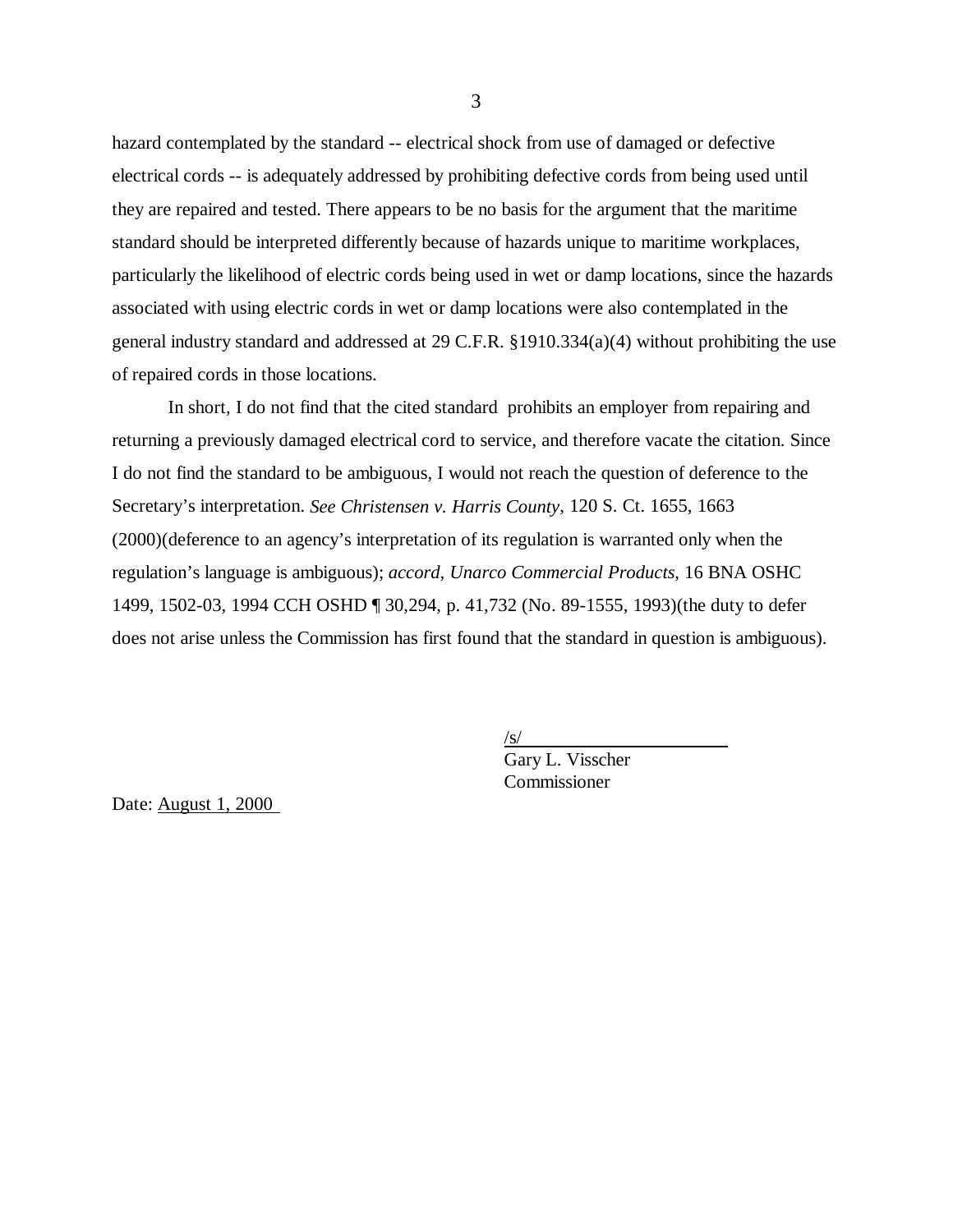| Secretary of Labor,             |  |
|---------------------------------|--|
| Complainant,                    |  |
|                                 |  |
| v.                              |  |
|                                 |  |
| Trinity Marine Nashville, Inc., |  |
| Respondent.                     |  |

v. : OSHRC Docket No. **98-0144**

Appearances:

Joseph B. Luckett, Esquire Robert E. Rader, Esquire U. S. Department of Labor Dallas, Texas Nashville, Tennessee For Respondent For Complainant

Office of the Solicitor **Rader, Campbell, Fisher & Pyke** Rader, Campbell, Fisher & Pyke

Before: Administrative Law Judge Stephen J. Simko, Jr.

### **DECISION AND ORDER**

 Trinity Marine Nashville, Inc. (Trinity), is a corporation engaged in the manufacture of river barges. The Occupational Safety and Health Administration (OSHA) conducted an investigation and inspection of respondent's facility in Ashland City, Tennessee, from July 23, 1997, through December 12, 1997. As a result of this inspection, respondent was issued two citations. Respondent filed a timely notice contesting these citations and proposed penalties. A hearing was held in Nashville, Tennessee, on July 30 and 31, 1998. At the hearing, the caption of this case was amended so that the respondent's name now reads "Trinity Marine Nashville, Inc." During the hearing the Secretary withdrew Citation No. 1, item 2; Citation No. 1, item 3b; and Citation No. 2, instance (a) of item 1a. Citation No. 1, item 3a, was reclassified as an "other" violation and no penalty was proposed.

For the reasons that follow, Citation No. 1, item 1, is vacated; Citation No. 1, item 3a is affirmed as an "other" violation; Citation No. 2, item 1a, instance (b) is affirmed as a serious violation; Citation No. 2, item 1b, is affirmed as a serious violation; Citation No. 2, item 2a, is affirmed as a serious violation; and Citation No. 2, item 2b, is affirmed as a serious violation.

### **Background**

On July 23, 1997, Trinity employee Kenneth Whalen was electrocuted when a drop light he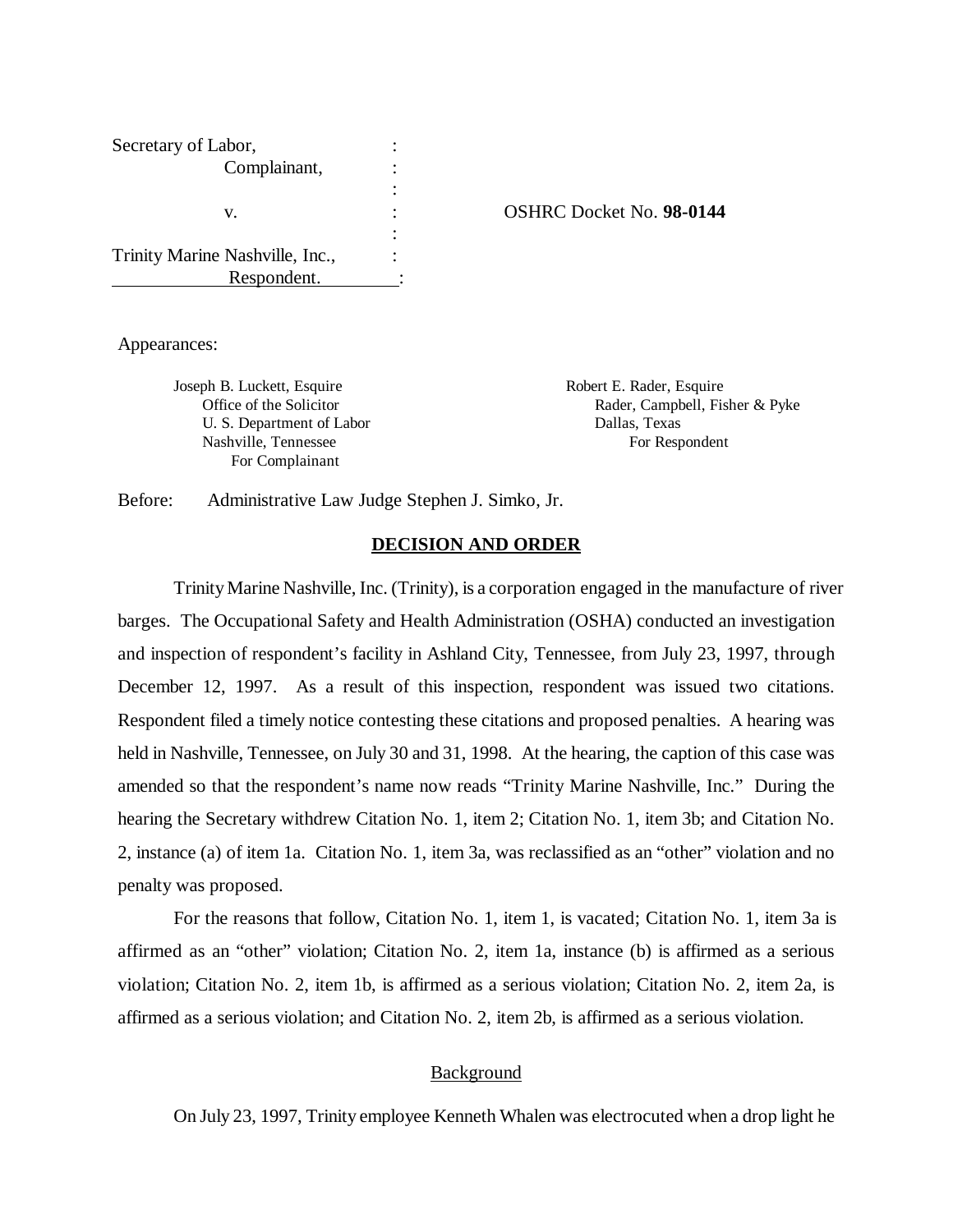was holding was plugged into a receptacle in a portable plug-in box. After the incident, it was discovered that the receptacle was miswired inside the portable plug-in box. The hot wire was connected to the ground terminal on the receptacle. This caused the metal cage of the drop light held by Kenneth Whalen to become energized when it was plugged into that receptacle. As a result of this incident, OSHA began its investigation and inspection on July 23, 1997.

#### Discussion

The Secretary has the burden of proving the violation.

In order to establish a violation of an occupational safety or health standard, the Secretary has the burden of proving: (1) the applicability of the cited standard, (b) the employer's noncompliance with the standard's terms, (c) employee access to the violative conditions, and (d) the employer's actual or constructive knowledge of the violation (*i.e.*, the employer either knew or, with the exercise of reasonable diligence could have known, of the violative conditions).

*Atlantic Battery Co.*, 16 BNA OSHC 2131, 2138 (No. 90-1747, 1994).

# Citation No. 1, Item 1 Alleged Serious Violation of 29 C.F.R. § 1910.304(a)(2)

The Secretary in Citation No. 1, item 1, alleges that:

Grounded conductors were attached to terminals or leads so as to reverse designated polarity.

The job-made electrical service box, constructed of wood, in use on July 23, 1997, at the crounse barge #1, located in the Testing Area was wired with reverse polarity.

It is undisputed that the standard is applicable, that the conductors were wired to the terminals on one portable plug-in box so as to reverse polarity , and that respondent's employee holding the drop light was exposed to the violative condition on July 23, 1997. The issue remaining to be decided is whether respondent had actual or constructive knowledge of the violative conditions.

The portable plug-in box is equivalent to an extension cord with multiple receptacles specifically sized for drop lights and ventilation fans. These lights and fans are used by employees working on barges in various locations throughout respondent's shipyard. Approximately fifty to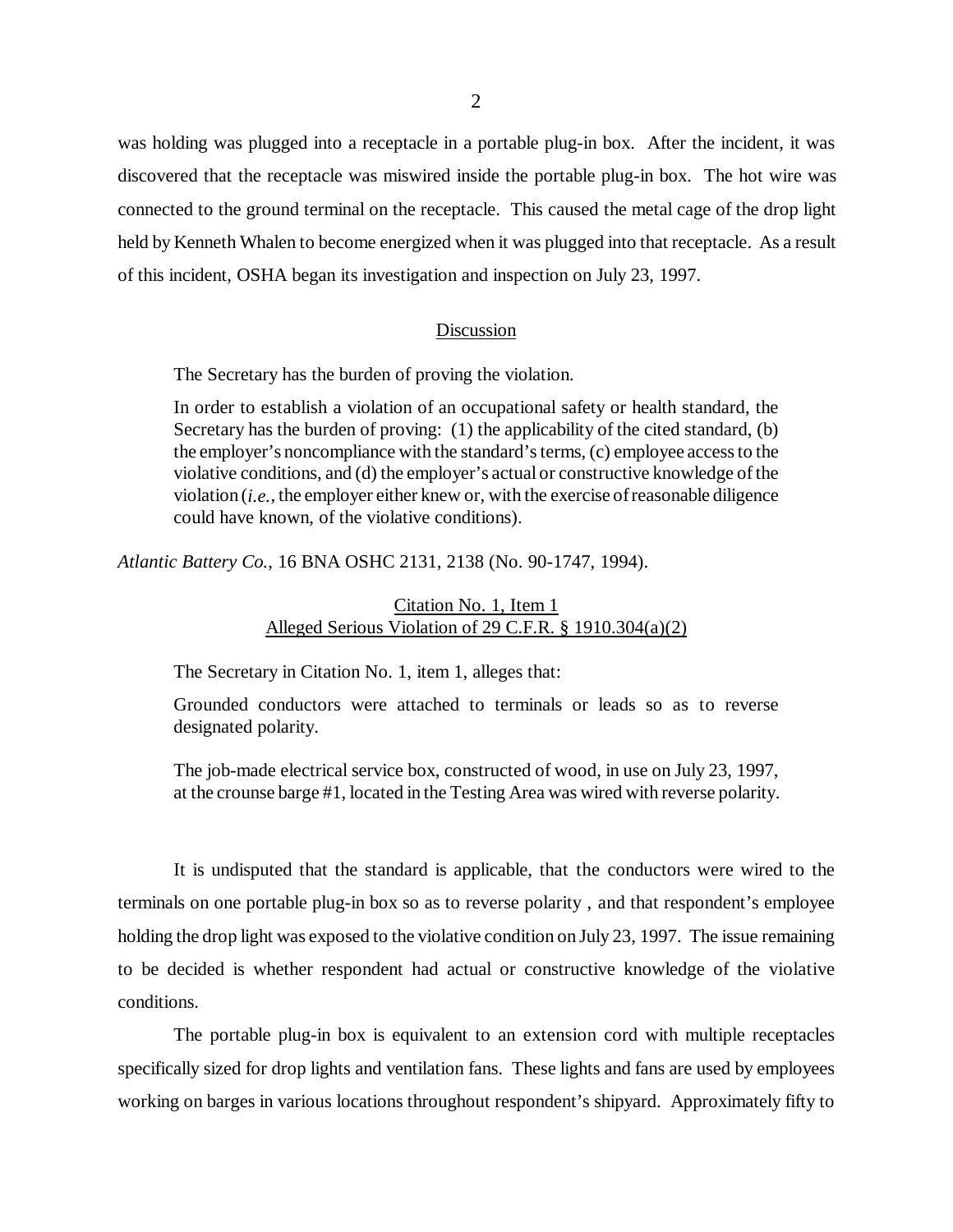sixty plug-in boxes are used at this facility. The boxes are plugged into other such boxes or into permanent power sources.

After the July 23, 1997 incident which resulted in the death of respondent's employee, the company checked all plug-in boxes on the yard. It found no boxes miswired other than the one receptacle used by the deceased employee. Other receptacles on that box were also correctly wired. The ground wire was attached to the hot wire in the miswired receptacle that electrocuted respondent's employee. The box was connected to the ground. This resulted in the phase voltage of 120Vs to 240Vs being transmitted to the metal and then to the employee.

Respondent has a written policy requiring that electrical equipment in need of repair be taken to the maintenance department for repair. That department normally does all electrical repairs. Respondent's electricians are experienced and always check and test each other's work after repair and before releasing the equipment for use. Evidence does not indicate that any of these electricians would have so grossly miswired this receptacle. If one electrician had miswired a receptacle, the error would have been detected by another electrician during checking and testing prior to release for use. Respondent took reasonable steps to detect miswired receptacles prior to use. To require respondent to take additional measures during use would be unreasonable, absent some indication that an electrical malfunction or other problem existed. There was no indication of miswiring of this receptacle until the fatal electrocution. No evidence was presented to show prior shocks or other signs of electrical malfunction of this unit.

Upon due consideration of all evidence presented at hearing, I find that respondent did not know of the presence of the violation. In addition, even with the exercise of reasonable diligence, it could not have known of the violative conditions. Since the evidence does not establish respondent's actual or constructive knowledge of the violation, the Secretary did not prove that respondent violated 29 C.F.R. § 1910.304(a)(2).

# Citation No. 1, Item 3a Alleged "Other" Violation of 29 C.F.R. § 1915.132(d)

The Secretary in Citation No. 1, item 3a, alleges that: Portable electric tools with worn or frayed electric cables were used: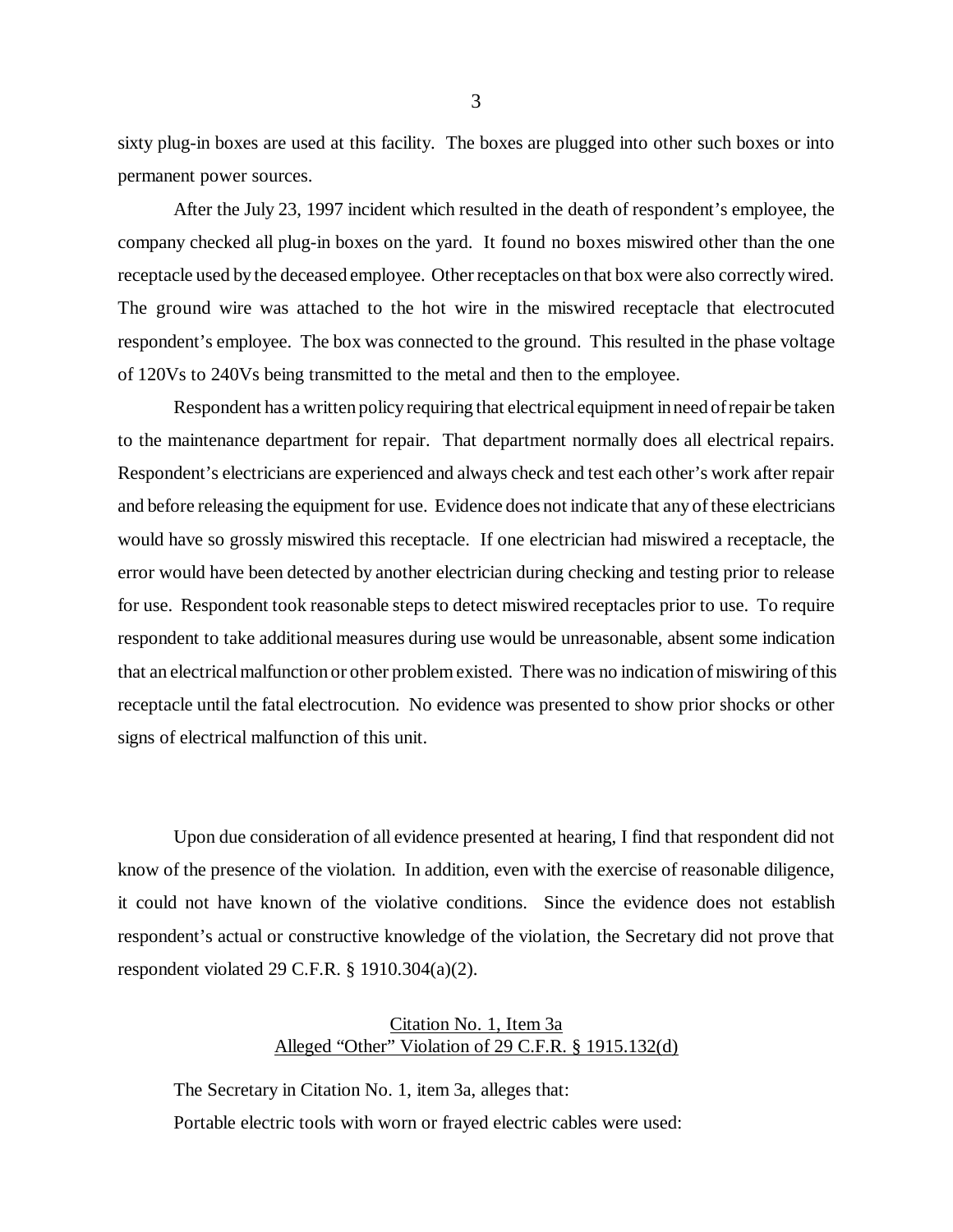- a) The McGill 7000 series drop-light in use on July 23, 1997, at the crounse barge #1, located in the Testing Area was equipped with a worn electrical cable.
- b) The job-made electrical service box constructed of wood, identified as box #2 in the Power Management Corporation report, in use on July 23, 1997, at the crounse barge #1, located in the Testing Area was equipped with a worn electrical cable.
- c) The job-made electrical service box constructed of wood, identified as box #1 in the Power Management Corporation report, in use on July 23, 1997, at the crounse barge #1, located in the Testing Area was equipped with a worn electrical cable.
- d) The job-made circuit breaker panel constructed of wood, in use on July 23, 1997, at the crounse barge #1, located in the Testing Area was equipped with a worn electrical cable.

At the hearing, the Secretary amended Citation No. 1, item 3a, to allege an "other": violation and amended the proposed penalty to \$.00.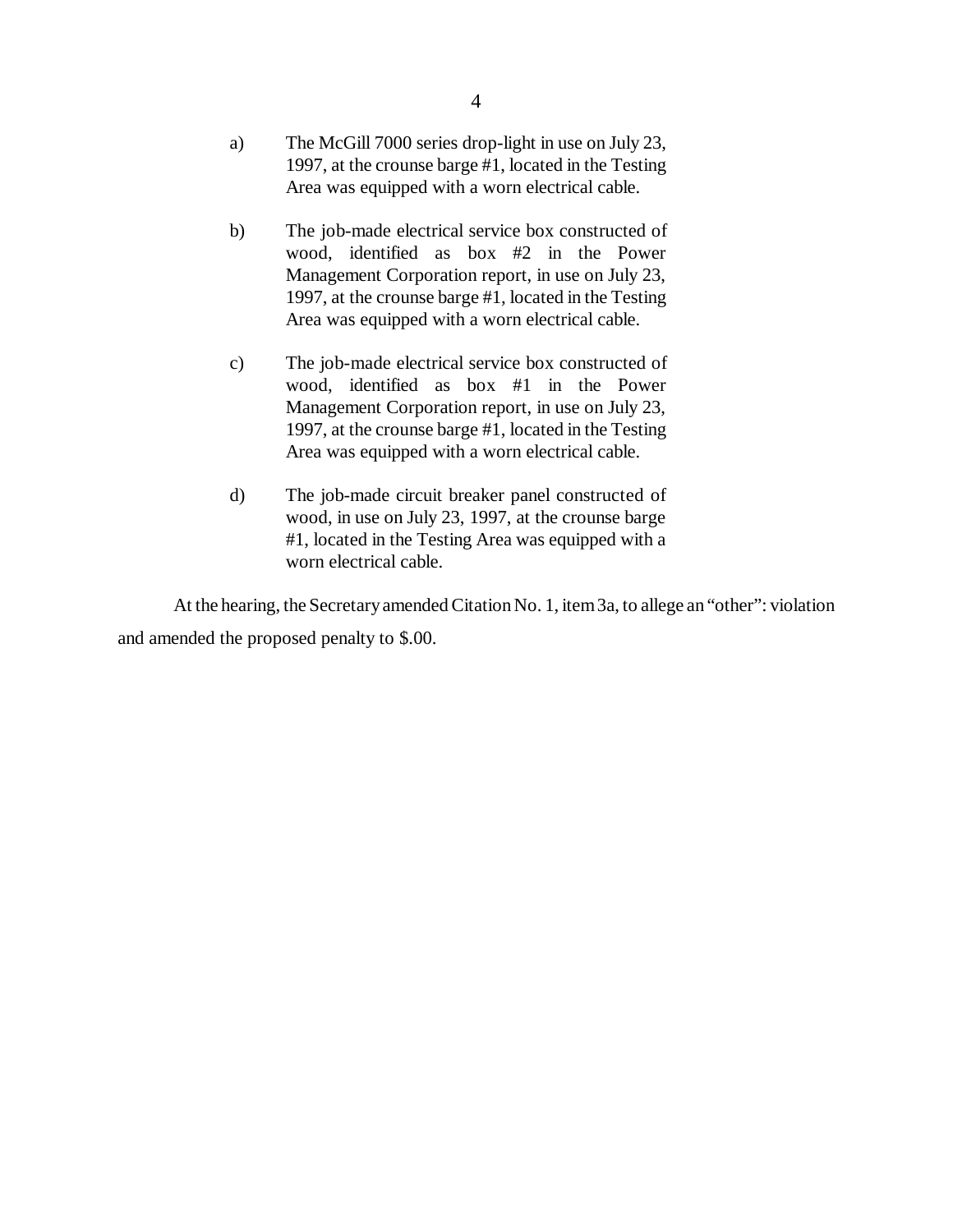The OSHA compliance officer testified that during his inspection, he determined that respondent was using electric tools with worn or frayed electric cables. These cables were found to be generally heavily taped and wrapped. The drop light cord, however, had nicks and cuts with no taping.

While respondent admits that the cables were worn and frayed as described in instances b, c and d of this item, it argues that the electrical and friction tape restored the cables to the same quality of insulation as the original. The standard at 29 C.F.R. § 1915.132(d) requires that: "(d) Worn or frayed electric cables shall not be used."

This standard's requirements are specific and do not provide for alternative methods of compliance. Respondent must follow the law and comply with the requirements of this standard even though it has a good faith belief that its alternative method provides the same degree of protection. *See Reich v. Trinity Industries, Inc.*, 16 F.3d 1149 (11th Cir. 1994).

The standard prohibits respondent from using worn or frayed electric cables. Respondent used such cables after taping and wrapping them. Respondent violated 29 C.F.R. § 1915.132(d) by using these cables. Its noncompliance cannot be excused by its belief that its taping and wrapping provides equivalent protection. The evidence supports a finding that the violation was "other" as proposed by the Secretary.

## Citation No. 2, Item 1a(b) Alleged Willful Violation of 29 C.F.R. § 1910.303(b)(2)

The Secretary in Citation No. 2, item 1a(b), alleges that:

Listed or labeled electrical equipment was not used or installed in accordance with instructions included in the listing or labeling:

(b) All of the plugs and receptacles, use [*sic*] on the jobmade electrical services boxes, circuit breaker panel box and the drop light in use on July 23, 1997, at the crounse #1 barge, located in the Testing Area were not used or installed in accordance with the instructions included in the listing or labeling, in that these devices were used on a 30 amp branch circuit rather than 10, 15, and 20 amps as they were listed and labeled.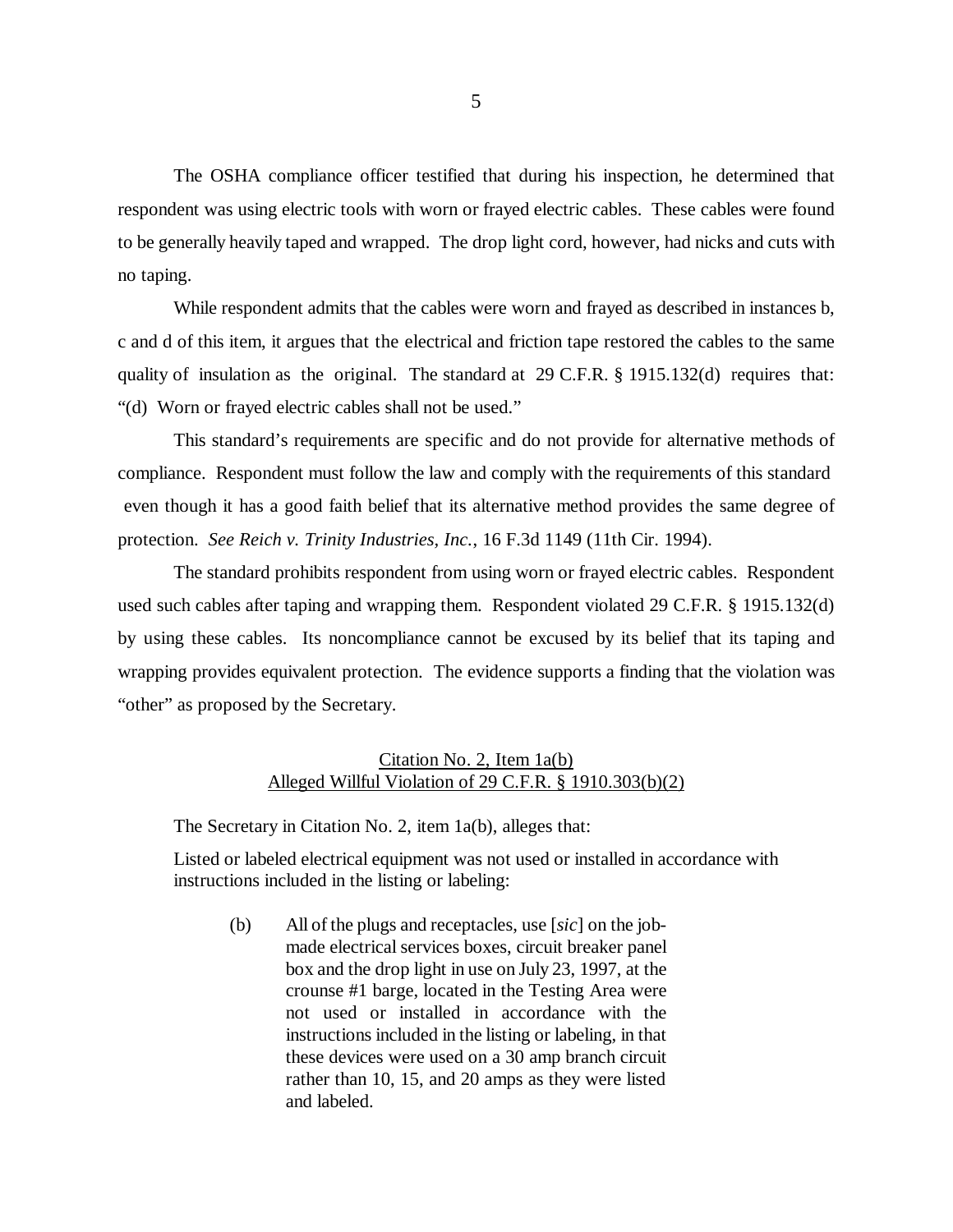Section 1910.303(b)(2) provides:

(2) *Installation and use.* Listed or labeled equipment shall be used or installed in accordance with any instructions included in the listing or labeling.

John Gore, an electrical engineer with extensive experience in designing electrical systems for industrial facilities and commercial office buildings examined the electrical equipment at issue and testified as complainant's expert in this case. Regarding this alleged violation, he testified in part as follows:

- A. Exhibit 18 is what I would call the branch circuit distribution box which broke the initial circuit up into four, 30-amp circuits.
- Q. And Government's Exhibit 19, what does that depict?
- A. Okay, Exhibit 19 is the same piece of equipment with the metal box cover on the circuit breaker box removed.
- Q. Are those circuit breakers loose or labeled in any way?
- A. They are labeled as a 30-amp rating. They are at least labeled that much.
- Q. Did you determine what receptacles the circuit breakers were linked to?
- A. If you remove the cover and trace the wires, you can determine which receptacle is fed from which circuit breaker.
- Q. Directing your attention back to the two wooden boxes, did you determine what the receptacles on those boxes were listed or labeled for?
- A. The receptacle boxes had two different types of receptacles, and they were rated at 10 amps, 15 amps or 20 amps. The four-fold were rated 20 amps, I believe, and the three fold were rated 15 amps at 125 volts or 10 amps at 250 volts.
- Q. Is there any hazard presented by this?
- A. The rating of the receptacles was less than the rating of the branch circuit, which was 30 amps. So, it's not permitted to put 10, 15, and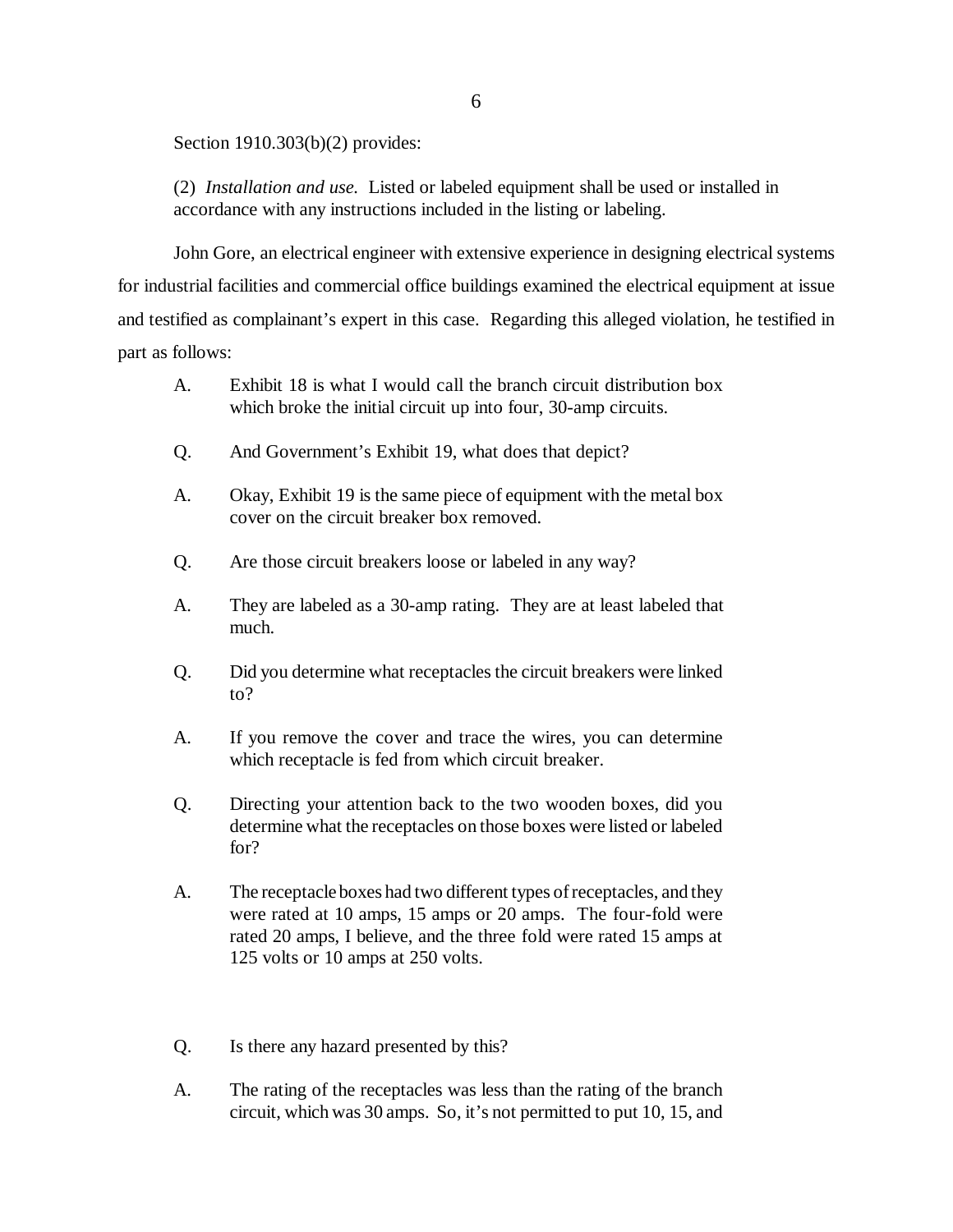20-amp rated devices on a 30-amp circuit.

- Q. What kind of danger could result?
- A. Well, the receptacles are not protected at their rating. You could have an over-current situation where the ampere rating of the device itself was exceeded where -- and at the same time, the circuit breaker would still be operating within it's [*sic*] rating; for instance, if you had a continuous 30-amp current through one of 10 amp rated receptacles.
- Q. What would result?
- A. Most likely, there would be some degree of overheating of the device.
- Q. Would that present any particular danger in this particular situation?
- A. Well, any time you have overheating of electrical equipment, there is a potential hazard. These might be a greater hazard in that they were installed into wooden boxes. It might depend on whether there were combustible materials in the same vicinity. (Tr. 151-153)

It is clear from this testimony and that of the OSHA compliance officer that the circuit breaker was labeled 30 amps, and the receptacles were labeled 10, 15 or 20 amps. Furthermore, by using the lower rated receptacles with the higher rated circuit breaker, respondent failed to use or install the labeled electrical equipment in accordance with instructions included in the labeling. Here the instructions are the ampere ratings of each piece of equipment.

In its posthearing brief, respondent attempted to introduce evidence through legal argument. Since no such evidence was presented at the hearing, subject to cross-examination, it will not be considered in this decision.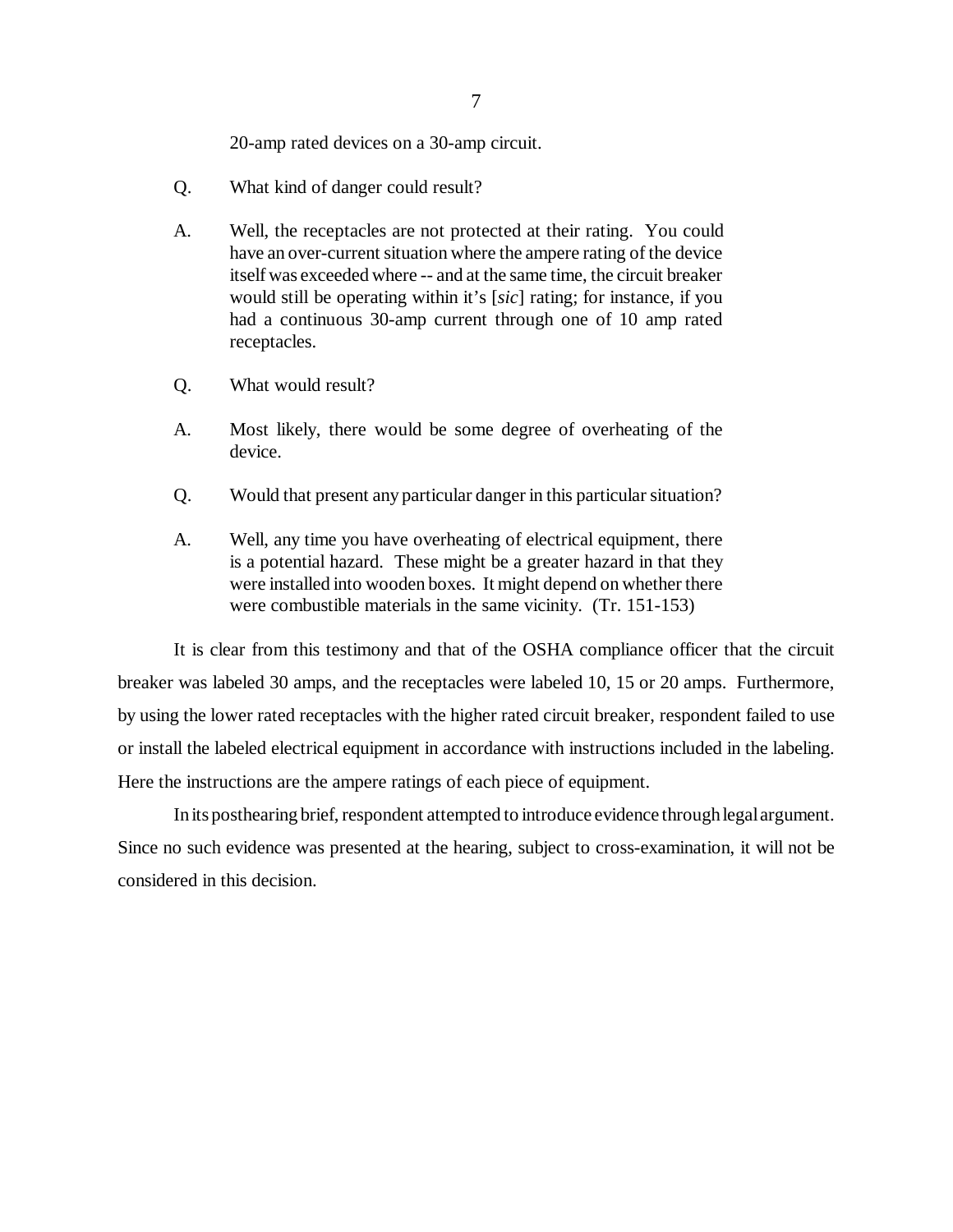There is no dispute that the standard cited is applicable. Respondent's employees regularly used the electrical equipment at issue. The condition of this electrical equipment created hazards of overheating, fire and electrical shock.

Respondent knew or could have known of the presence of these conditions with the exercise of reasonable diligence. It has operated this facility since 1995. Only respondent's electrical employees maintain and repair electrical equipment at this facility. All are qualified electricians. Respondent has a workrule that only electricians are allowed to service this equipment. All shipyard employees are aware of this rule and follow it. Respondent's maintenance supervisor and plant manager knew that only the electrical maintenance employees performed maintenance, repairs and service on electrical equipment. Respondent has exclusive control of the shipyard and these working conditions. Respondent violated 29 C.F.R. § 1910.303(b)(2). This violation was serious in that there is a substantial probability that death or serious physical harm could result from this condition.

### Citation No. 2, Item 1b Alleged Willful Violation of 29 C.F.R. § 1910.303(f)

The Secretary in Citation No. 2, item 1b, alleges that:

Each service feeder and branch circuit, at its disconnecting means or overcurrent device, was not legibly marked to indicate its purpose, nor located and arranged so the purpose was evident:

a) The purpose of each breaker on in the job-made circuit breaker panel constructed of wood, in use at the crounse barge #1, on July 23, 1997, was not evident nor were the breakers legibly marked to indicate their purpose.

Section 1910.303(f) provides:

(f) *Identification of disconnecting means and circuits.* Each disconnecting means required by this subpart for motors and appliances shall be legibly marked to indicate its purpose, unless located and arranged so the purpose is evident. Each service, feeder, and branch circuit, at its disconnecting means or overcurrent device, shall be legibly marked to indicate its purpose, unless located and arranged so the purpose is evident. These markings shall be of sufficient durability to withstand the environment involved.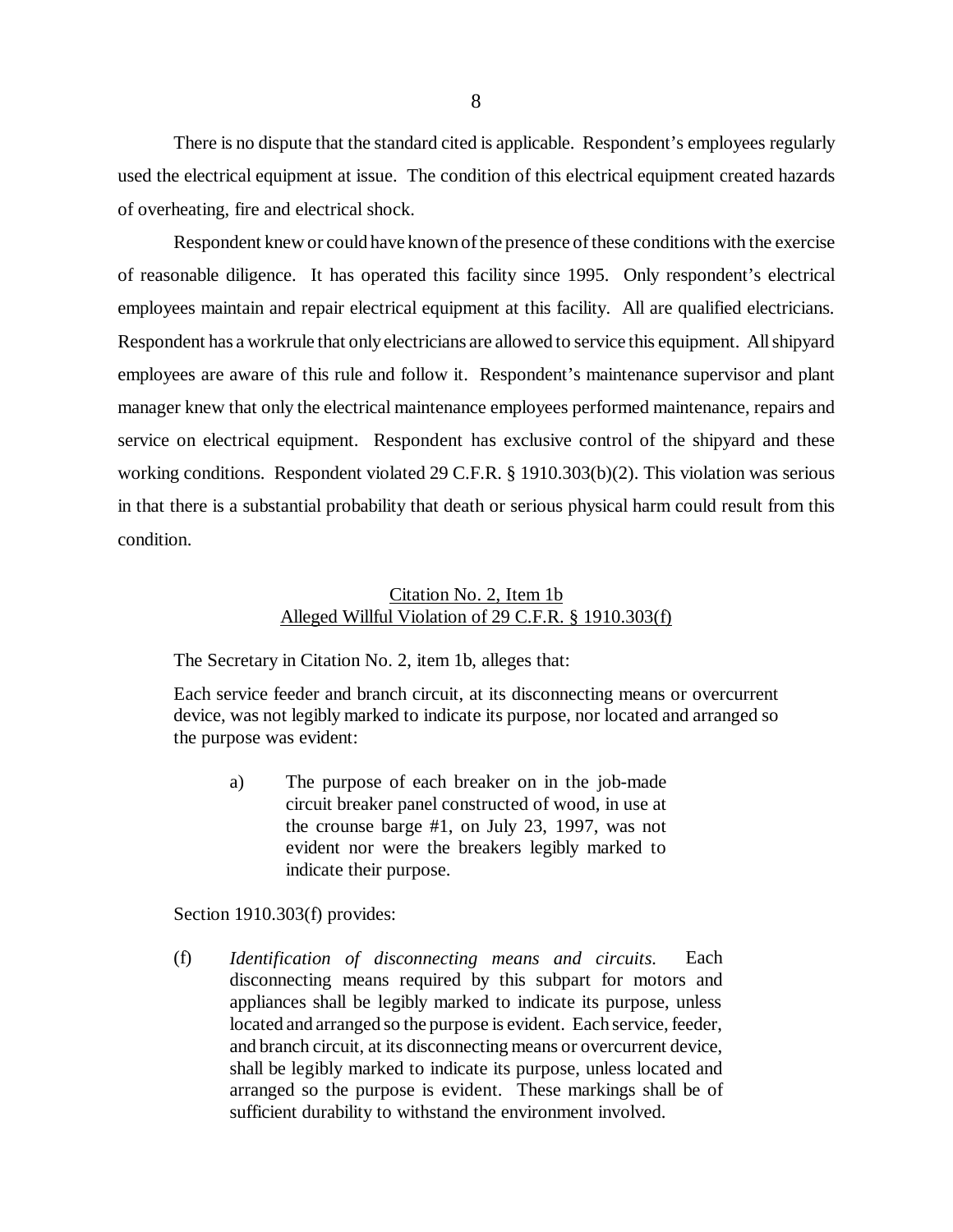Thomas Bosley, the OSHA compliance officer, testified that the job-made wooden circuit breaker panel had two outlets on each side. He and complainant's expert, Mr. Gore, testified that these outlets were not identified regarding the corresponding switches inside the breaker panel. It was not possible to readily identify which of the four circuit breaker switches controlled a particular outlet. The switches were not marked to indicate their purpose and were not located so the purpose was evident. The resulting hazard would be overheating or fire if the wrong outlet were disconnected. Curtis Chambers, respondent's corporate safety director, testified that he was aware that the standard required circuits inside the box to be marked and that these circuits were, in fact, not marked. This establishes the existence of this condition and respondent's knowledge of that condition. At no time did respondent deny knowing of this condition. Employees used this equipment on a daily basis.

The disconnecting means or overcurrent devices in the job-made circuit breaker panel box are the circuit breaker switches. These were not marked. Respondent argues that the plugs are the disconnecting means, while admitting that the circuit breaker switches were not marked as required by the standard. This regulation does not allow an employer to comply by an alternate method. It is specific. As stated above in this decision, respondent must comply with the specific requirements of this standard. Respondent knowingly allowed its employees to regularly use this equipment in violation of the standard. This violation of 29 C.F.R. § 1910.303(f) was a serious violation that could result in death or serious physical harm.

## Citation No. 2, Items 2a and 2b Alleged Violations of 29 C.F.R. § 1910.305(e)(1) and (2)

The Secretary in Citation No. 2, items 2a and 2b, alleges that: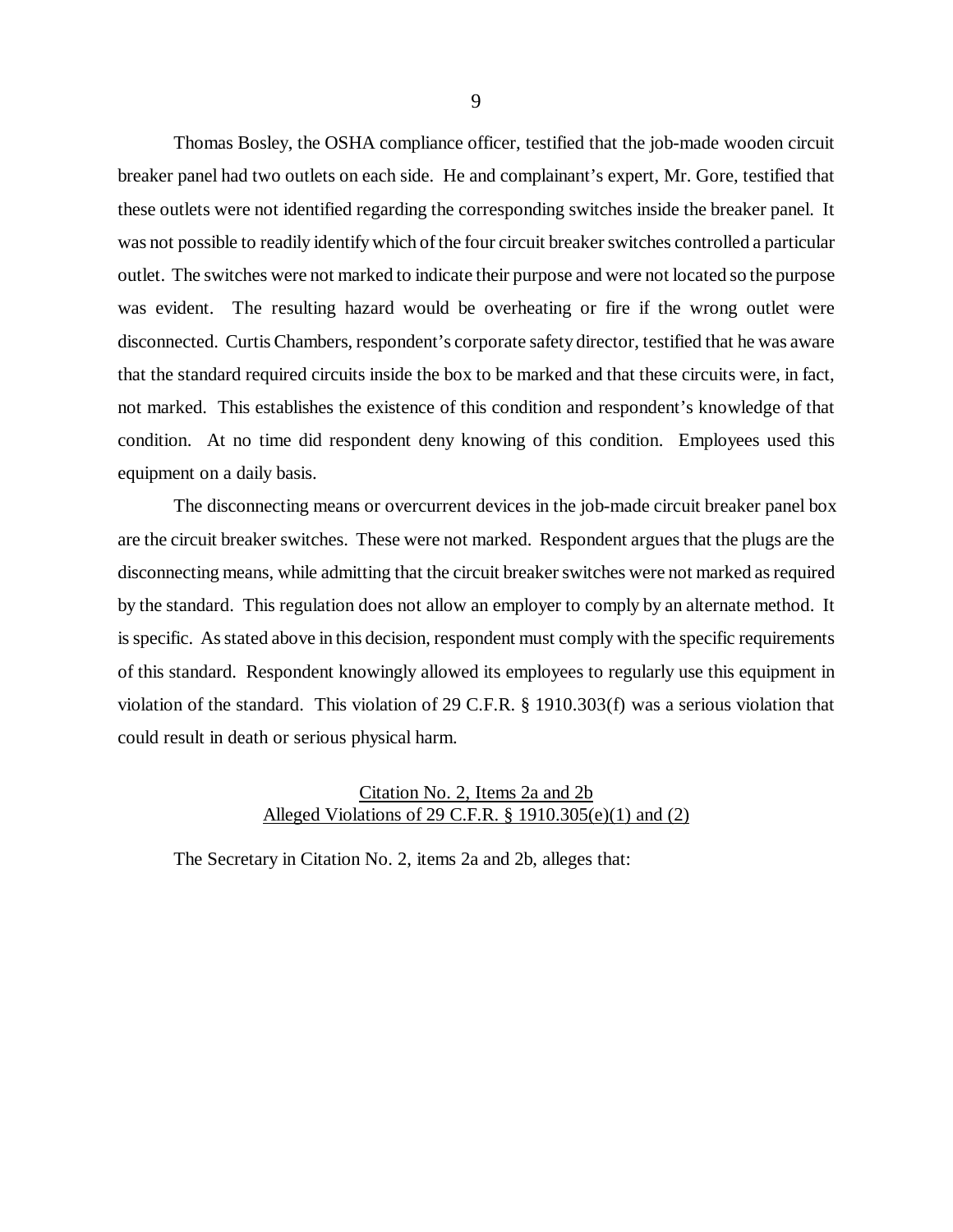### Citation 2 Item 2a

Cabinets, cutout boxes, fittings, boxes, and panelboard enclosures in wet locations were not weatherproof:

a) The job-made electrical service boxes, constructed of wood, in use on July 23, 1997, at the crounse barge #1, located in the Testing Area were not weatherproof.

#### Citation 2, Item 2b

Switches, circuit breakers and switchboards installed in wet locations were not enclosed in weatherproof enclosures:

a) The job-made circuit breaker panel, constructed of wood, in use on July 23, 1997, at the crounse barge #1, located in the Testing Area was not weatherproof.

Item 2a relates to job-made wooden electrical service boxes. Item 2b relates to the job-

made circuit breaker panel.

Section 1910.305(e)(1) and (2) provide:

(e) *Enclosures for damp or wet locations*. (1) Cabinets, cutout boxes, fittings, boxes, and panelboard enclosures in damp or wet locations shall be installed so as to prevent moisture or water from entering and accumulating within the enclosures. In wet locations the enclosures shall be weatherproof.

(2) Switches, circuit breakers, and switchboards installed in wet locations shall be enclosed in weatherproof enclosures.

Section 1910.399 defines "Wet location" for purposes of this subpart as follows:

*Wet location*. Installations underground or in concrete slabs or masonry in direct contact with the earth, and locations subject to saturation with water or other liquids, such as vehicle-washing areas, and locations exposed to weather and unprotected.

The electrical service boxes were located outdoors in respondent's shipyard exposed to weather and unprotected. Approximately fifty service boxes were lying on the ground throughout the shipyard. Complainant's expert, Mr. Gore, testified that the boxes were constructed of unpainted wood and were not designed to be weather tight. He observed the receptacles inside the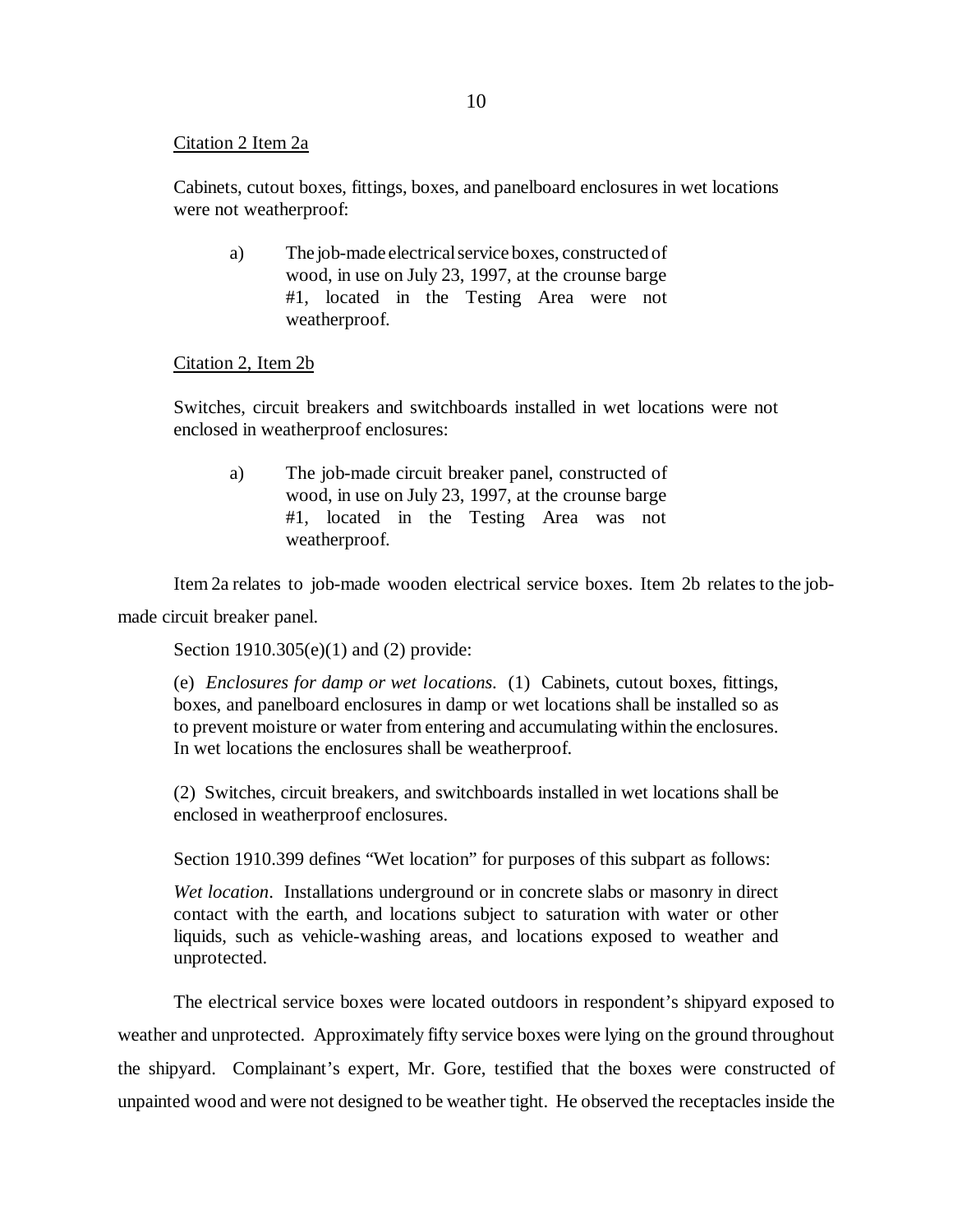boxes and found evidence that moisture had been present. Mr. Mitchell, respondent's maintenance supervisor, testified that these wooden service boxes had been used at this facility since the early 1980's. As noted above, respondent bought this shipyard in 1995. At that time, these boxes were in use at this facility. Mr. Mitchell was aware of the continued use of these boxes.

The wooden circuit breaker panel was also located on the ground outdoors at respondent's shipyard. It was unprotected and exposed to the weather. It was not weatherproof and on July 23, 1997, the first day of the inspection, the panel was uncovered. Mr. Mitchell was also aware that this condition had existed at this facility for many years.

Respondent violated 29 C.F.R. §§ 1910.305(e)(1) and (2). The standards apply. Respondent's employees used wooden electrical service boxes and circuit breaker panels in wet locations without enclosing them in weatherproof enclosures. Respondent's supervisors knew its employees used the electrical equipment on a regular and recurring basis over several years.

These violations were serious in that death or serious physical injury could result from these violative conditions. Employees could suffer electrical shock, including electrocution as a result of these conditions.

Respondent's predecessor corporation, Nashville Bridge, was previously cited in 1989 for conditions relating to the use of wooden electrical boxes at this shipyard. That citation item was deleted by the OSHA area office. Respondent's reliance on that deletion to absolve it of all responsibility for continued use of this equipment is misplaced.

Mr. Jim Smitson, respondent's personnel director for this facility, was employed by Nashville Bridge as labor relations manager during the 1989 OSHA inspection. He testified that during an informal conference, an item relating to the wooden service boxes was deleted. He concluded that the boxes could, therefore, be used. He based his conclusion solely on the fact that the alleged violation was deleted. He did not testify to any understanding between OSHA and Nashville Bridge as to whether the plug-in boxes could be used in the future. He testified only that it was his understanding that the boxes could be used based on the deletion of the item by OSHA.

He did not testify regarding any discussions between OSHA personnel and representatives of Nashville Bridge. He did specifically testify that there was no side agreement between representatives of OSHA and the company regarding those boxes.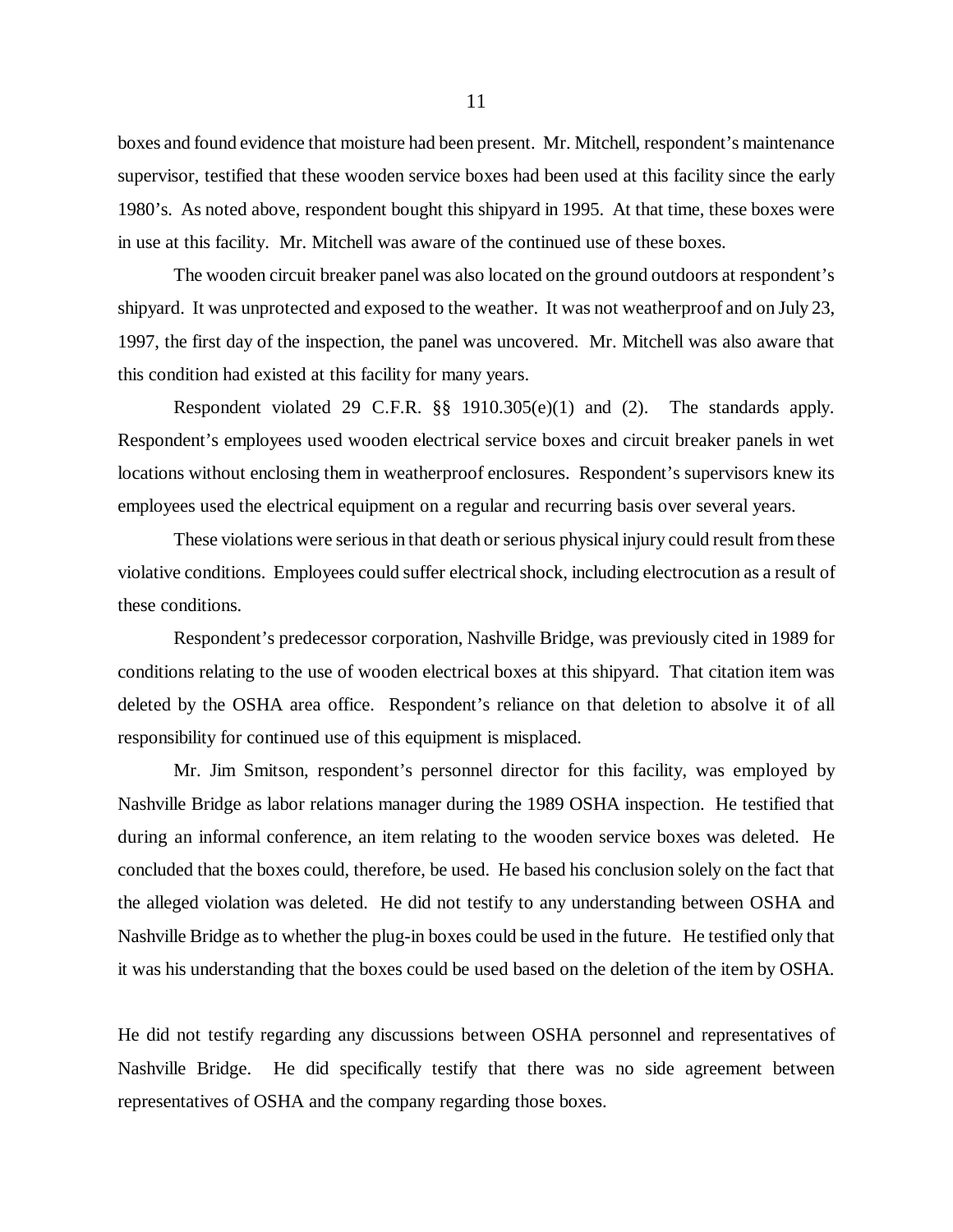At the hearing, citing Rule 408, Federal Rules of Evidence, complainant objected to Mr. Smitson's testimony regarding settlement discussions, compromise, and offers of compromise involving the 1989 citation issued to Nashville Bridge discussed above. The original citation and subsequent settlement agreement are matters of public record. Mr. Smitson did not testify to any discussions regarding compromise, but only about his own conclusions as to whether the service boxes could be used. Accordingly, the Secretary's objection is overruled.

Respondent argues that Trinity was not given fair notice of conduct or abatement required. It mistakenly relies on the holding of the Review Commission as affirmed by the Sixth Circuit in *Secretary v. Miami Industries*, 15 BNA OSHC 1258, 1261-1264, 1991 CCH OSHD ¶ 29,465 (No. 88-671, 1991), *aff'd*, 983 F.2d 1067 (6th Cir. 1992). That case involved an alleged violation of 29 C.F.R. § 1910.212(a)(1), the general machine guarding standard, which contained general language relating to guarding various types of machines. In that case, the company relied to its detriment on statements made by OSHA personnel concerning acceptable methods of abatement. In this case, Trinity was cited for the violation of a specific standard with specific requirements for compliance. It requires employers to use weatherproof enclosures when certain electrical equipment is used in wet locations. The standard itself gives respondent fair notice of what is required for compliance. Furthermore, in *Miami Industries, supra*, OSHA made detailed recommendations to the company regarding acceptable abatement measures. Here, OSHA merely deleted the cited item. No evidence was offered at hearing to suggest that Nashville Bridge was ever told by OSHA that the electrical service boxes could be used. There is nothing in the settlement agreement, and there was no side agreement regarding the use of those boxes. Respondent had fair notice of the requirements of this standard. Respondent's manager erroneously concluded that these boxes could be used in wet locations. He was not misled by the Secretary.

#### Willfulness

The Secretary contends that Trinity's violations of §§ 1910.303(b)(2) and (f) and 1910.305(e)(1) and (2) were willful.

A willful violation of the Occupational Safety and Health Act of 1970, 29 U.S.C. §§ 651-678 ("the Act"), is one committed with an "intentional, knowing or voluntary disregard for the requirements of the Act or with plain indifference to employee safety." *L. E. Myers*, 16 BNA OSHC 1037, 1046, 1993-95 CCH OSHD ¶ 30,016, pp. 41,123, 41,132 (*quoting Williams Enterp.*, 13 BNA OSHC 1249, 1256, 1986- 87 CCH OSHD ¶ 27,893, p. 36,589 (No. 85-355, 1987). "It is differentiated from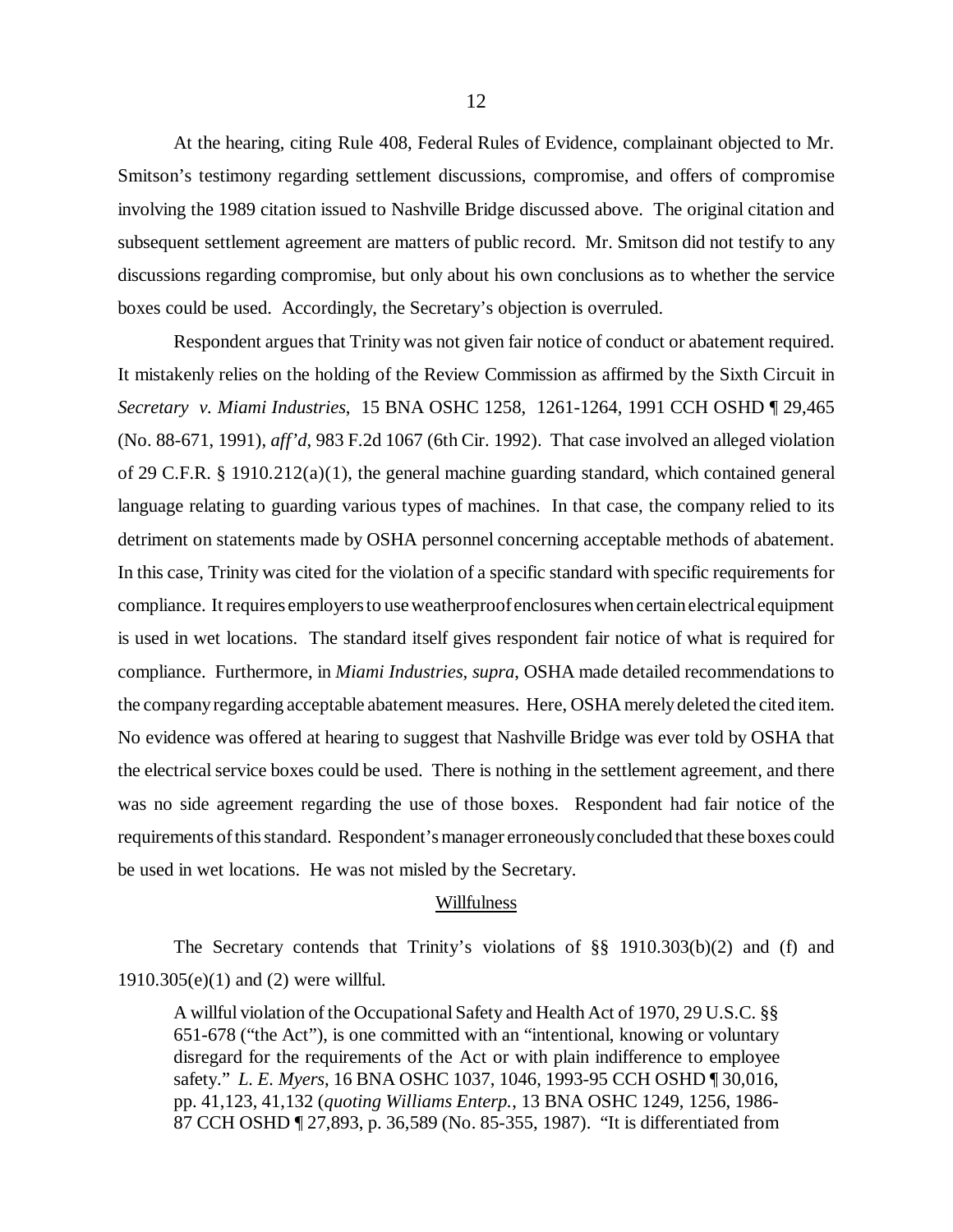other types of violations by a 'heightened awareness -- of the illegality of the conduct or conditions -- and by a state of mind -- conscious disregard or plain indifference." *General Motors Corp.*, *Electro-Motive Div.*, 14 BNA OSHC 2064, 2068, 1991-93 CCH OSHD ¶ 29,240, p. 39,168 (No. 82-630, 1991) (consolidated). A violation is not willful if an employer had a good faith belief that the violative condition conformed to the requirements of the Act. The test of good faith is an objective one, that is, "whether the employer's belief concerning the factual matters

in question was reasonable under all of the circumstances." *Morrison-Knudsen Co./Yonkers Contracting Co.*, 16 BNA OSHC 1105, 1124, 1993-95 CCH OSHD ¶ 30,048, pp. 41,261, 41,281 (No. 88-572, 1993).

*Mobil Premix Concrete, Inc.*, 18 BNA OSHC 1010, 1013, 1997 CCH OSHD ¶ 31,416, p. 44,405 (No. 95-192, 1997).

#### Citation No. 2, Items 1a(b) and 1b

The Secretary argues that respondent's violations of 29 C.F.R. §§ 1910.303(b)(2) and (f) were willful based primarily on the statement of the maintenance supervisor that he was very knowledgeable of the OSHA standards and the National Electrical Code. An employer's knowledge of or familiarity with OSHA standards does not automatically establish willfulness. *Morrison-Knudson Co./Yonkers Contracting Co., supra*, 16 BNA OSHC at 1123. There must also be a heightened awareness of the illegality of the conduct or conditions and a state of mind, that is, a conscious disregard for the requirements of the Act or plain indifference for employee safety.

Although the Secretary has proven a serious violation, as discussed above, she has failed to produce sufficient evidence to prove the "heightened awareness" or "state of mind" elements necessary to establish this violation as willful.

The Secretary also introduced a citation issued to respondent's predecessor, Nashville Bridge, in 1991. That violation occurred at a different location. While that citation introduced at hearing identified an alleged violation of 29 C.F.R. § 1910.303(f), no other evidence was introduced to show the nature of the violation or the extent of respondent's knowledge. This evidence is insufficient to establish the heightened awareness or state of mind elements of a willful violation.

### Citation No. 2, Items 2a and 2b

The Secretary argues that respondent's violations of 29 C.F.R. § 1910.305(e)(1) and (2)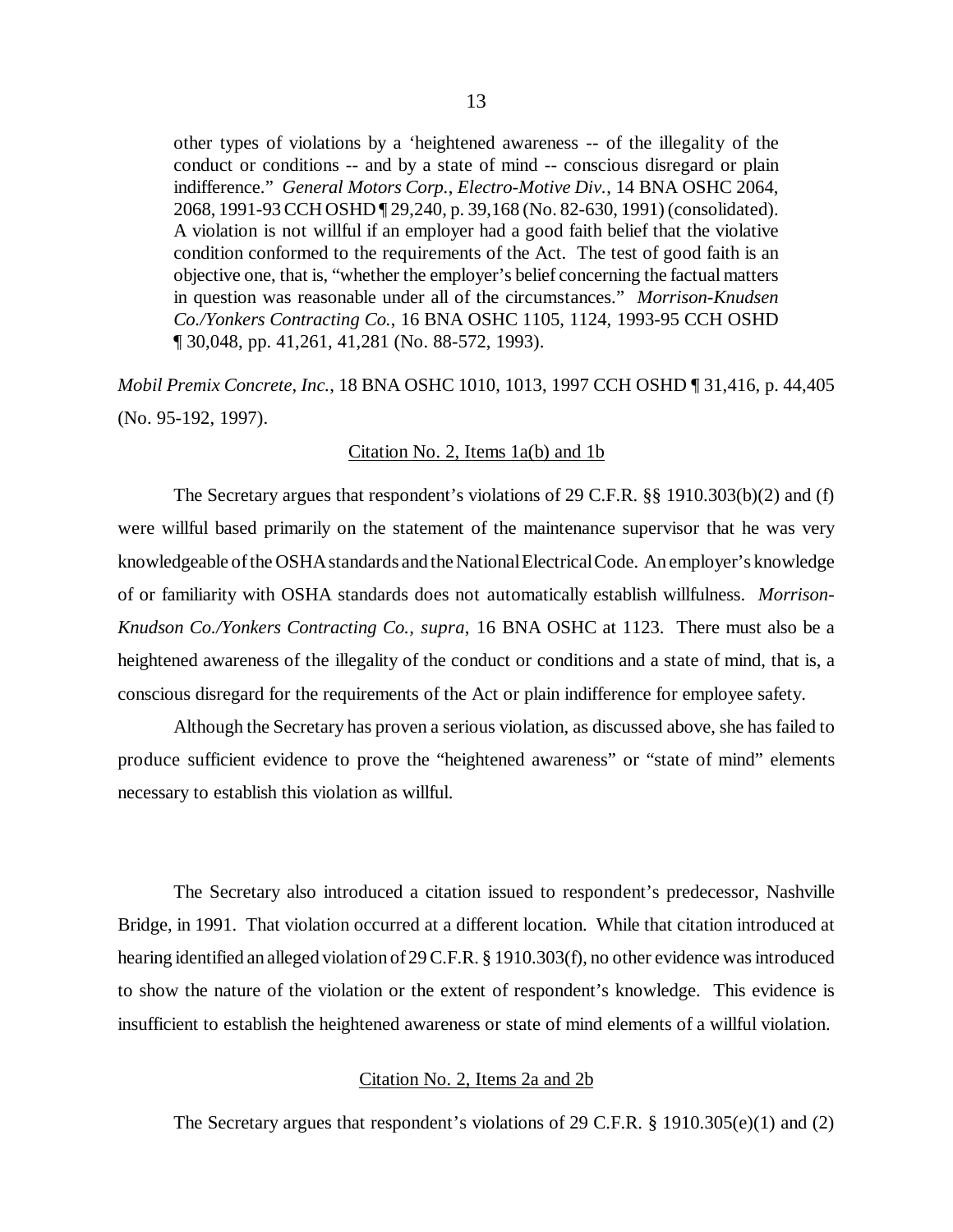were willful. She bases her argument in part on the maintenance supervisor's knowledge of the OSHA standards and the National Electrical Code. In addition, she argues that the wooden electrical boxes were used by the respondent since 1995 and its predecessor since the early 1980's. She further asserts that a citation issued to the predecessor, later deleted, made respondent aware of the problem. This is based on the fact that Jim Smitson, respondent's personnel director, was employed by Nashville Bridge and involved with the 1989 inspection which resulted in the citation. Complainant also states that the use of the wooden plug-in boxes was well known at all levels of management; that the plug-in boxes and circuit breaker box were obviously not weatherproof; and that the maintenance supervisor was aware of these conditions for many years.

The requirements of these standards are specific. The respondent either knew or, with the exercise of reasonable diligence, could have known of the violative conditions. As discussed above, the Secretary proved serious violations of these standards. She did not present evidence, however, of a heightened knowledge by respondent.

General assertions of heightened awareness and the requisite state of mind are insufficient proof that a violation is willful. The Secretary failed to submit convincing evidence to show the heightened knowledge which would distinguish this violation from a serious offense.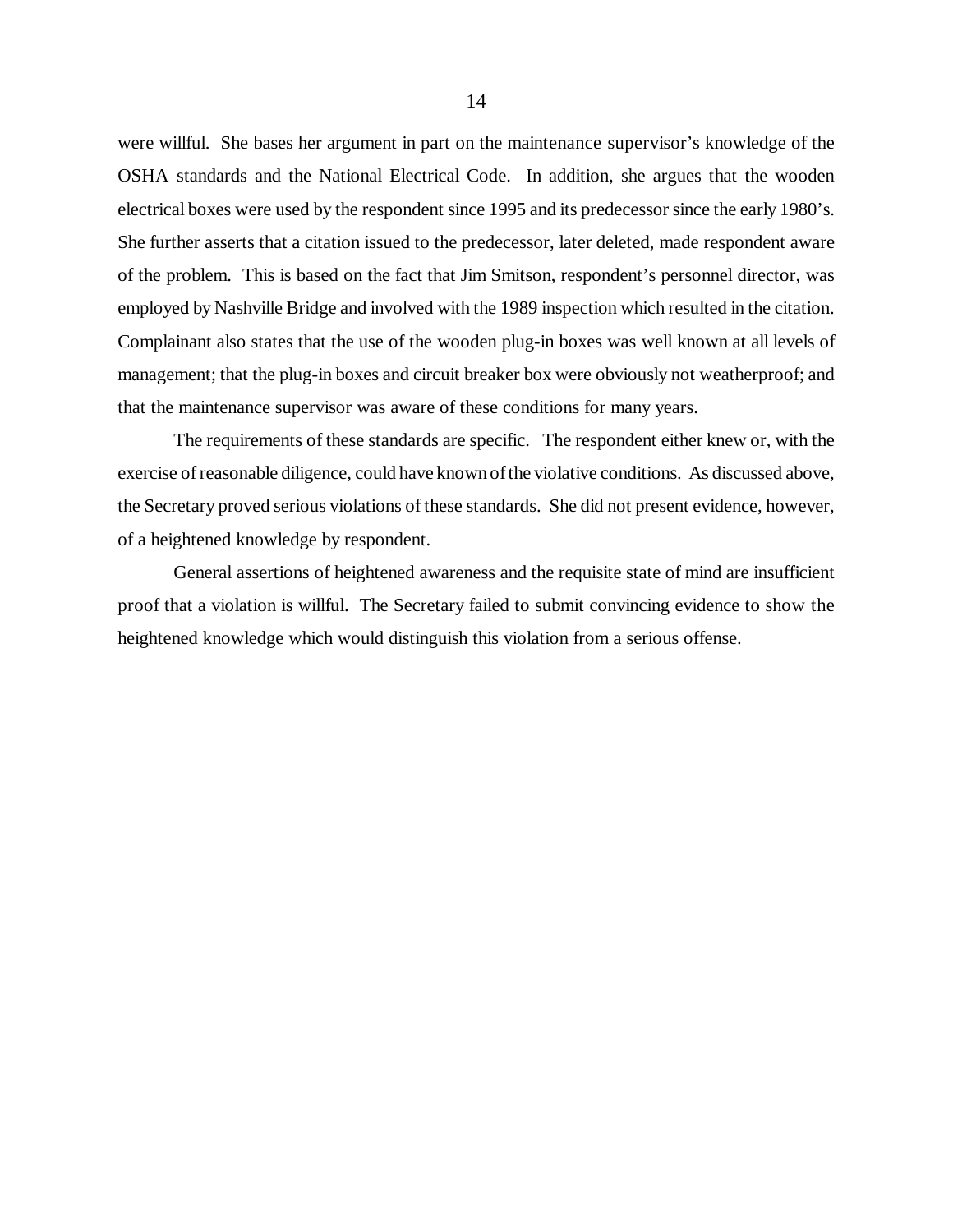Evidence did not establish that Trinity is indifferent to employee safety. Respondent maintains a comprehensive safety program that includes safety training for all employees, written safety guidelines, regular safety inspections, and enforcement of its safety rules.

Respondent's erroneous understanding regarding a deletion of a citation item relating to wooden plug-in boxes does not relieve it from its obligation to comply with a specific standard. With the exercise of reasonable diligence, it could have known of the violative conditions and the requirements of the standard. This erroneous understanding does, however, mitigate against a finding of willfulness.

### Penalties

Under § 17(j) of the Act, in determining the appropriate penalty, the Commission must give due consideration to the size of the employer's business, the gravity of the violation, the good faith of the employer, and the history of previous violations.

At the time of the OSHA inspections, Trinity employed approximately 230 workers at this facility. The violations in Citation No. 2, items 1a(b), 1b, 2a, and 2b are serious violations of high gravity. There is a substantial probability that death or serious physical injury could result from these violative conditions. This could include electric shock and electrocution. Respondent has been previously inspected and cited for violations at this facility. I find an overall lack of good faith on the part of the respondent due to the nature and extent of the violations.

Upon due consideration of these factors, it is determined that the following penalties totaling \$14,000 are appropriate.

- 1. For Citation No. 1, item 3a, I find a penalty of \$.00 appropriate.
- 2. For Citation No. 2, items 1a and 1b, I find a grouped penalty of \$7,000 appropriate.
- 3. For Citation No. 2, items 2a and 2b, I find a grouped penalty of \$7,000 appropriate.

### ORDER

Based upon the foregoing decision, it is hereby ORDERED:

1. Citation No. 1, item 1, is vacated.